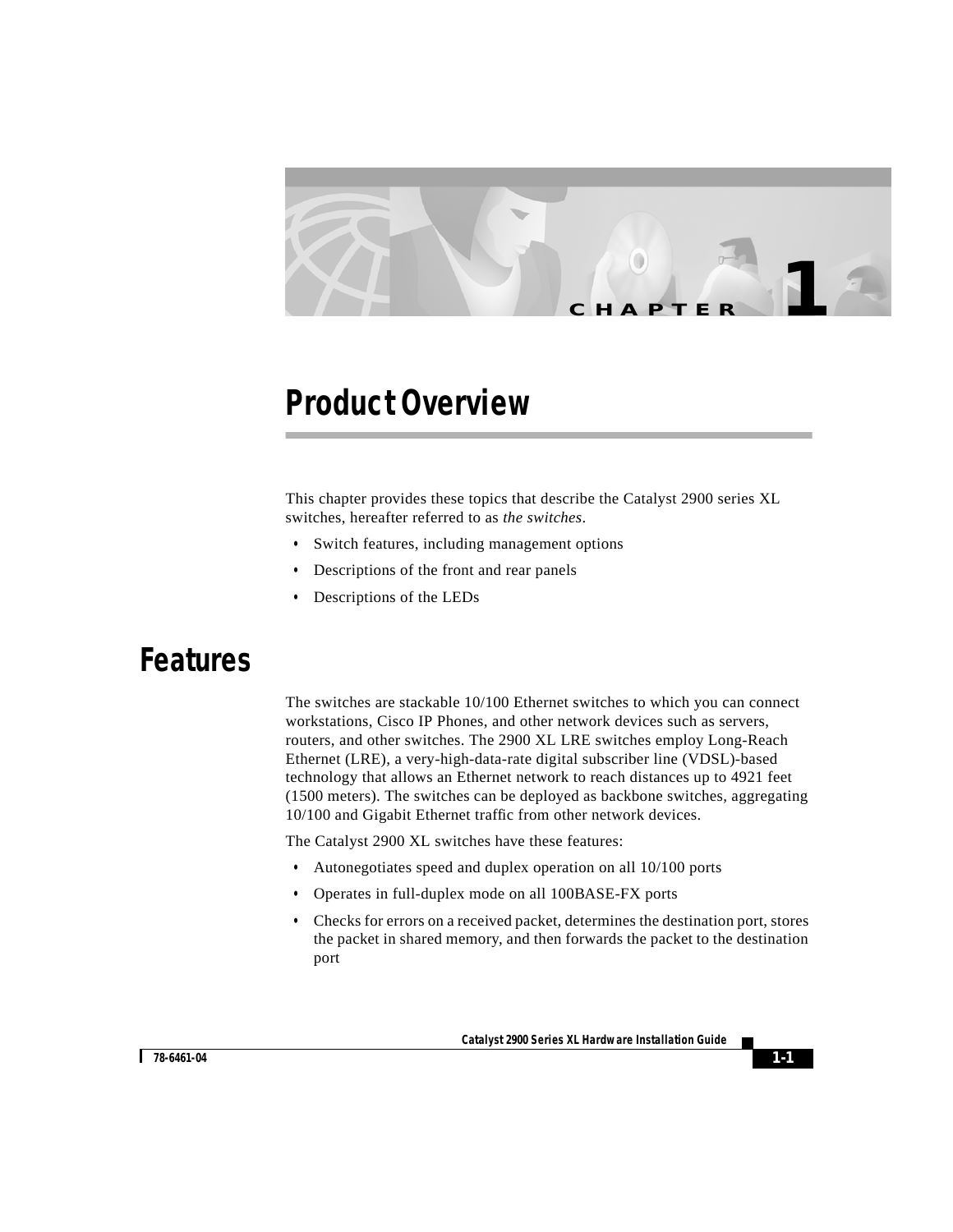- **•** On the Catalyst 2924M XL, Catalyst 2912MF XL, and Catalyst 2924M XL DC switches, two module slots for 10BASE-T/100BASE-TX, 1000BASE-X, 1000BASE-T, Gigabit Ethernet, and asynchronous transfer mode (ATM) modules
- **•** On the Catalyst 2924M XL DC switch, a direct current (DC) power converter
- **•** On the Catalyst 2912 LRE XL and 2924 LRE XL switches, up to 24 LRE ports through one RJ-21 connector and hot swapping capability with the Cisco LRE customer premises equipment (CPE) devices
- **•** Supports up to 2048 MAC addresses on the Catalyst 2924 XL, 2924C XL, and 2912 XL switches
- **•** Supports up to 8192 MAC addresses on the Catalyst 2924M XL, Catalyst 2924M XL DC and Catalyst 2912MF XL switches

[Figure 1-1](#page-2-0) shows the switch models.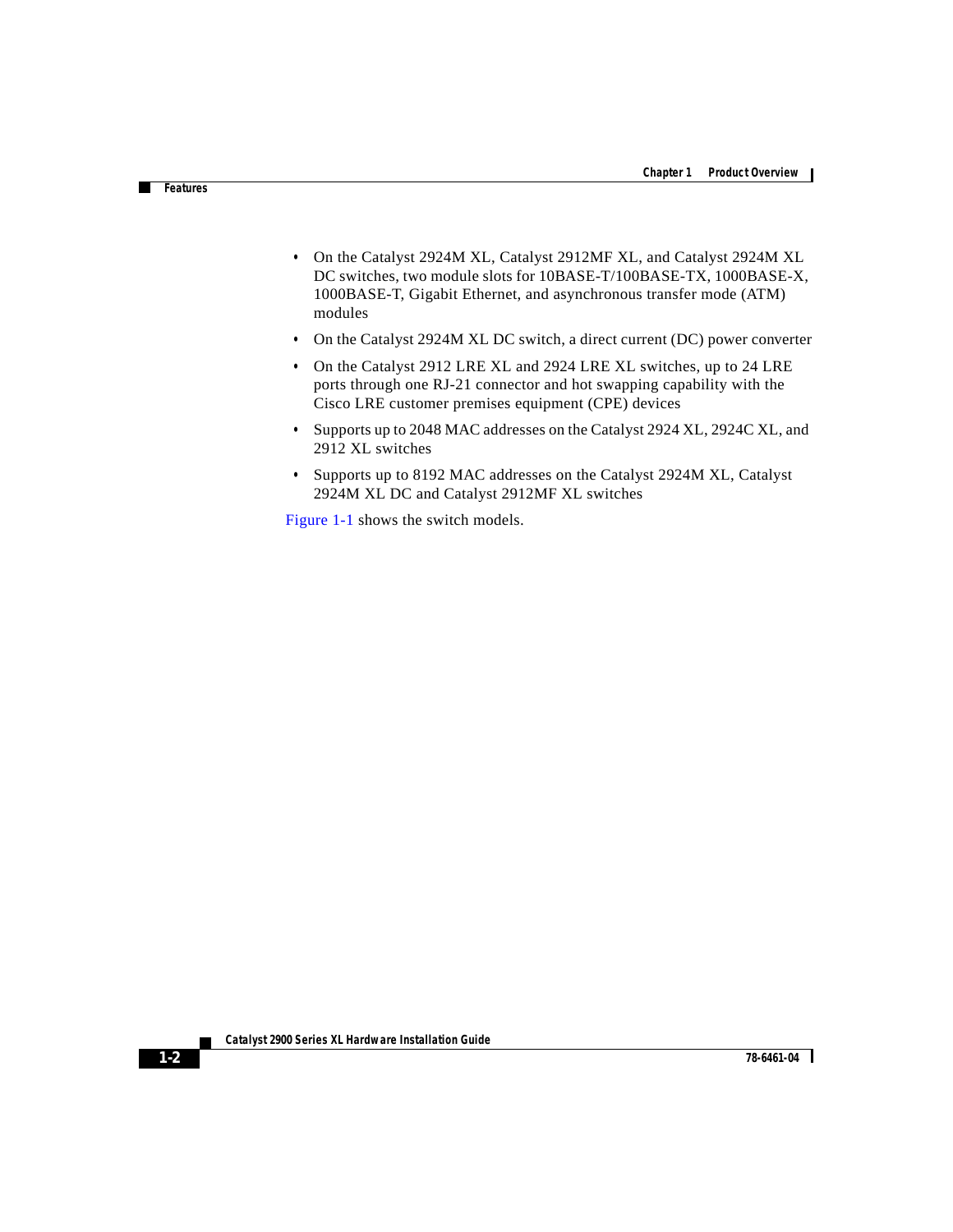П

Т

<span id="page-2-0"></span>*Figure 1-1 Catalyst 2900 Series XL Switches*

| <b>Version Number</b>                  | <b>Description</b>                                      |                                                 |
|----------------------------------------|---------------------------------------------------------|-------------------------------------------------|
| WS-C2912-LRE-XL                        | 4 fixed autosensing 10/100 ports<br>12 LRE ports        | 圖                                               |
| WS-C2924-LRE-XL                        | 4 fixed autosensing 10/100 ports<br>24 LRE ports        |                                                 |
| WS-C2912-XL                            | 12 fixed autosensing 10/100 ports                       |                                                 |
| <b>WS-C2924C-XL</b>                    | 22 fixed autosensing 10/100 ports<br>2 100BASE-FX ports |                                                 |
| <b>WS-C2924-XL</b>                     | 24 fixed autosensing 10/100 ports                       |                                                 |
| WS-C2912MF-XL                          | 12 100BASE-FX ports<br>2 expansion slots                | .<br>Elencora de colega<br><b>Del Colleg Co</b> |
| WS-C2924M-XL<br>WS-C2924M-XL-<br>EM-DC | 24 fixed autosensing 10/100 ports<br>2 expansion slots  | 74075                                           |

 $\mathbf{r}$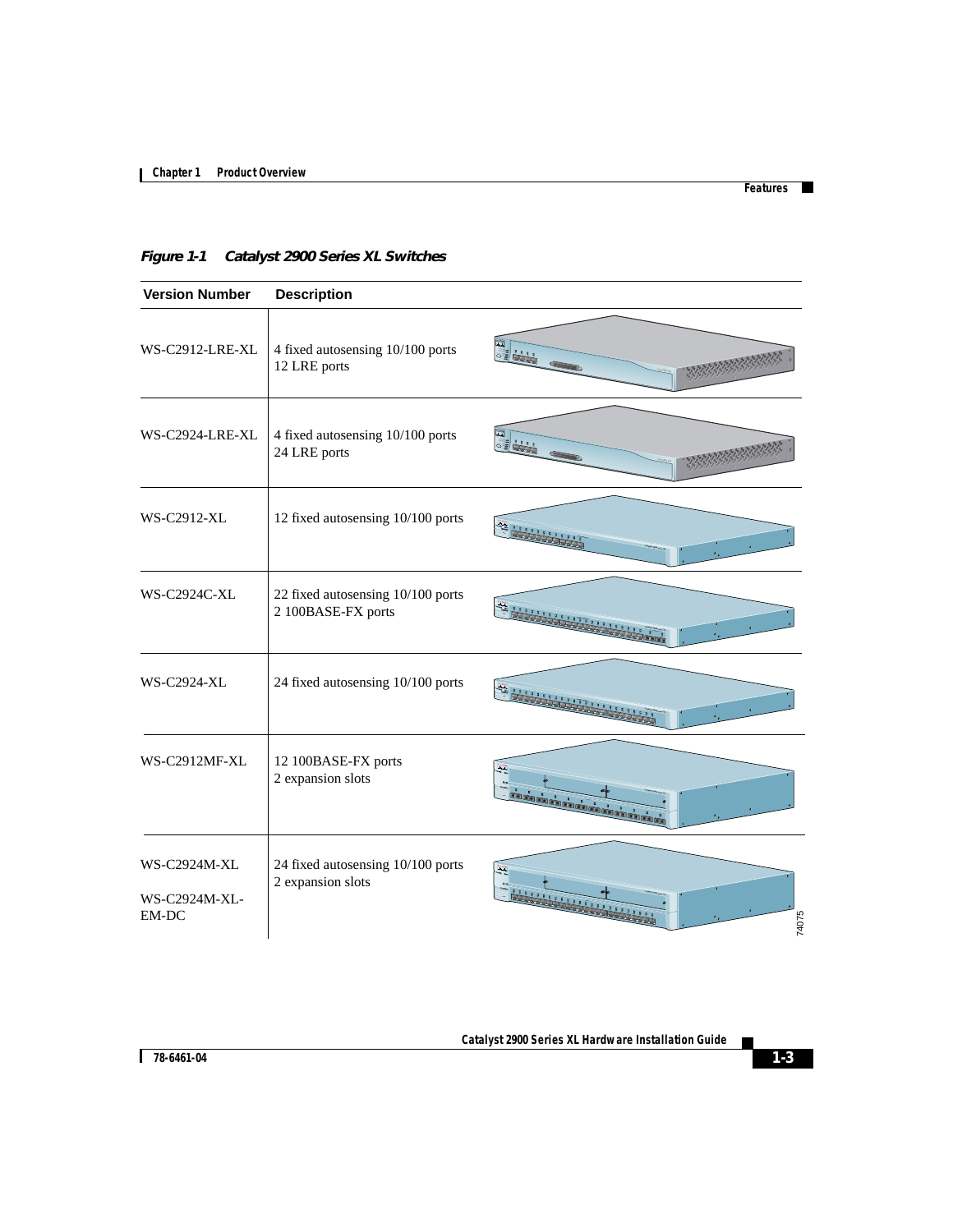# **Management Interface Options**

You can configure and monitor individual switches and switch clusters by using these interfaces:

- **•** Cluster Management Suite (CMS)—CMS is a graphical user interface that can be launched from anywhere in your network through a web browser such as Netscape Communicator or Microsoft Internet Explorer. CMS is already installed on the switch. Using CMS, you can fully configure and monitor a standalone switch, a specific cluster member, or an entire switch cluster. You can also display network topologies to gather link information and to display switch images to modify switch- and port-level settings.
- **•** Command-line Interface (CLI)—The switch IOS CLI software is enhanced to support desktop-switching features. You can fully configure and monitor the switch and switch cluster members from the CLI. You can access the CLI either by connecting your management station directly to the switch console port or by using Telnet from a remote management station.
- **•** Simple network management protocol (SNMP)—SNMP provides a means to monitor and control the switch and switch cluster members. You can manage switch configuration settings, performance, security, and collect statistics by using SNMP management applications such as CiscoWorks2000 LAN Management Suite (LMS) and HP OpenView.

You can manage the switch from an SNMP-compatible management station that is running platforms such as HP OpenView or SunNet Manager. The switch supports a comprehensive set of MIB extensions and four Remote Monitoring (RMON) groups.

For more information about CMS, the CLI, and SNMP refer to the *Catalyst 2900 Series XL and Catalyst 3500 Series XL Software Configuration Guide*.

# **Front-Panel Description**

Depending on the model, the switch front panels can have up to twenty-four 10/100 ports (See [Figure 1-2](#page-4-0)), up to twelve 100BASE-FX ports (See [Figure 1-3](#page-4-1)), two module slots (see [Figure 1-3](#page-4-1)), and up to twenty-four Long-Reach Ethernet ports (See [Figure 1-4](#page-4-2)). All switches have a set of LEDs and a Mode button. This section describes these front-panel components.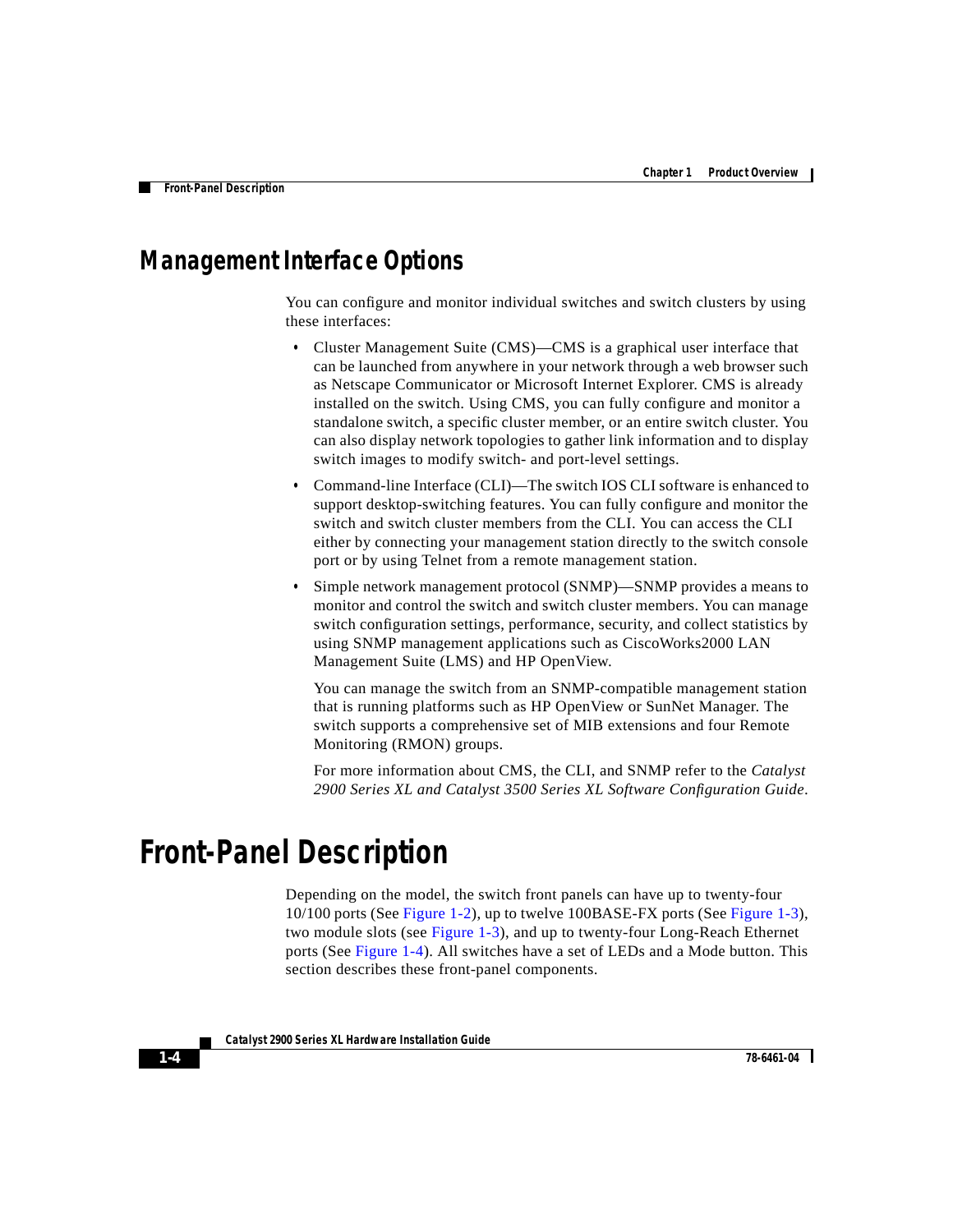**College** 

<span id="page-4-0"></span>*Figure 1-2 Catalyst 2900 XL Front-Panel 10/100 Ports*



<span id="page-4-1"></span>*Figure 1-3 Catalyst 2900 XL 100BASE-FX ports and Module Slots*



<span id="page-4-2"></span>*Figure 1-4 Catalyst 2900 LRE XL 10/100 and LRE Ports*

<span id="page-4-3"></span>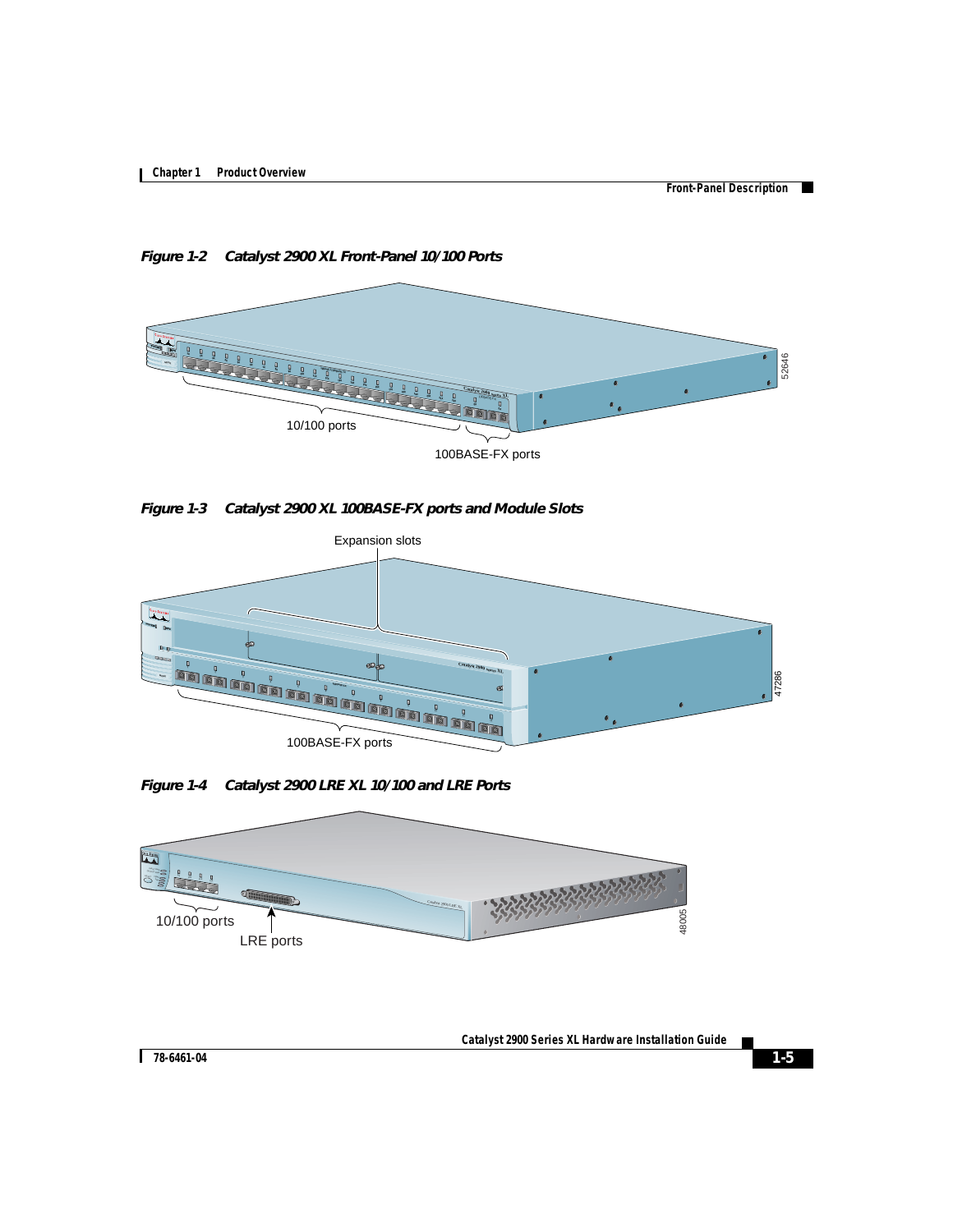## **10/100 Ports**

The 10/100 switch ports (see [Figure 1-2](#page-4-0) and [Figure 1-4\)](#page-4-2) can connect to any compatible network device up to 328 feet (100 meters) away:

- **•** 10BASE-T-compatible devices, such as workstations, Cisco IP Phones, and hubs through standard RJ-45 connectors and Category 3, 4, or 5 cabling
- **•** 100BASE-TX-compatible devices, such as high-speed workstations, Cisco IP Phones, servers, hubs, routers, and other switches through standard RJ-45 connectors and Category 5 cabling



**Note** A Category 5 cable is required for 100BASE-TX traffic. A port operating at 10BASE-T can use Category 3 and 4 cables.

When connecting the switch to workstations, servers, routers, and Cisco IP Phones, be sure that the cable is a straight-through, twisted-pair cable. When connecting the switch to switches or hubs, use a crossover cable. Pinouts for the cables are described in Appendix B, "Connectors and Cable Specifications."

The 10/100 switch ports can be explicitly set to operate in any combination of half duplex, full duplex, 10 Mbps, or 100 Mbps. These ports also can be set for speed and duplex autonegotiation, compliant with IEEE 802.3U. When set for autonegotiation, the port senses the speed and duplex settings of the attached device and advertises its own capabilities. If the connected device also supports autonegotiation, the switch port negotiates the best connection (that is, the fastest line speed that both devices support and full-duplex transmission if the attached device supports it) and configures itself accordingly.

The 10/100 ports on the Catalyst 2900 XL switches provide protocol support for Cisco IP Phones and per-port priority override. Refer to the *Catalyst 2900 Series XL and Catalyst 3500 Series XL Software Configuration Guide* for more information about these features.

Cisco IP Phones—connected to the 10/100 port—must be connected to an AC power source. Unlike the 3524-PWR XL switch, the Catalyst 2900 XL switches do not provide inline power.

For more info on the Catalyst 3524-PWR XL switch, refer to the *Catalyst 3500 Series XL Hardware Installation Guide*.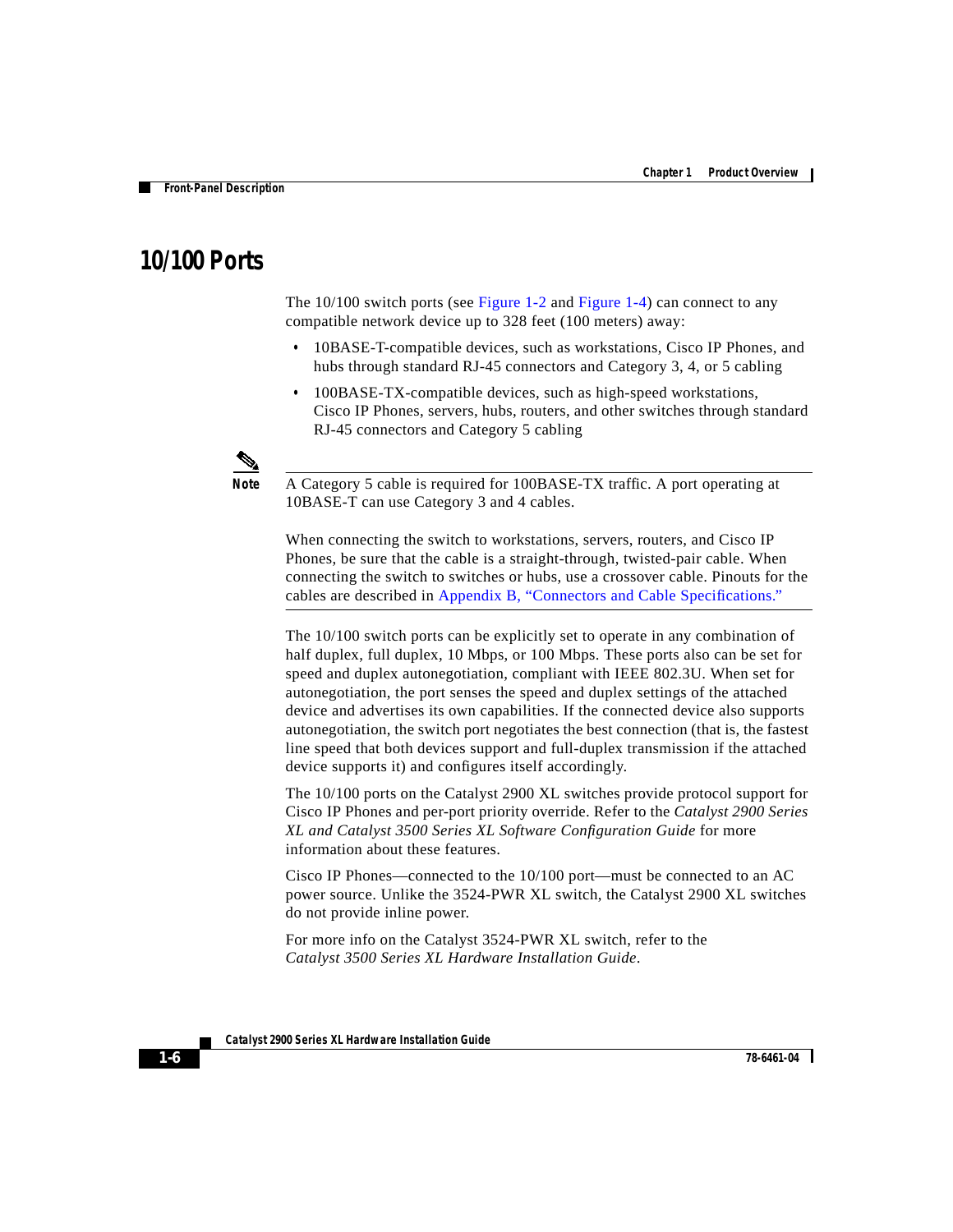# **100BASE-FX Ports**

The 100BASE-FX ports use 50/125- or 62.5/125-micron multimode fiber-optic cabling. The connection distances between the switch and the attached device can be as follows:

- **•** If the switch port and the port on the attached device are configured for half-duplex operation, the connection can be up to 1352 feet (412 meters).
- **•** If the switch port and the port on the attached device are configured for full-duplex operation, the connection can be over distances of up to 6562 feet (2 kilometers).

## **Long-Reach Ethernet Ports**

The Long-Reach Ethernet (LRE) ports [\(Figure 1-4](#page-4-3)) use one RJ-21 connector to connect up to 24 Cisco LRE customer premises equipment (CPE) devices though structured or unstructured wiring, such as existing telephone lines. The link between the LRE switch port and each CPE device can reach speeds of up to 15 Mbps (full duplex) and distances of up to 4921 feet (1500 meters). You can connect Cisco 575 LRE CPE and Cisco 585 LRE CPE devices to LRE ports on the same Catalyst 2900 LRE XL switch, and you can hot swap the CPE devices without powering down the switch or disrupting the other switch ports.

The default mode for each LRE port is speed autonegotiation and half-duplex operation. For information about configuring the LRE ports, refer to the *Catalyst 2900 Series XL and Catalyst 3500 Series XL Software Configuration Guide*.

For more information about the Cisco LRE CPE devices, refer to the *Cisco LRE CPE Hardware Installation Guide*.

If telephone services, such as voice or integrated services digital network (ISDN), use the same cabling as LRE traffic, the LRE port must be connected to the patch panel through a basic telephone service, also known as *plain old telephone service* (POTS) splitter. The splitter routes LRE data (high-frequency) and voice (low-frequency) traffic from the telephone line to the switch and private branch exchange (PBX) switch or Public-Switched Telephone Network (PSTN).

If the other telephone services are connected through a private branch exchange (PBX) switch, a Cisco LRE 48 POTS Splitter can be used. The PBX routes voice traffic to private telephone networks and the public system telephone network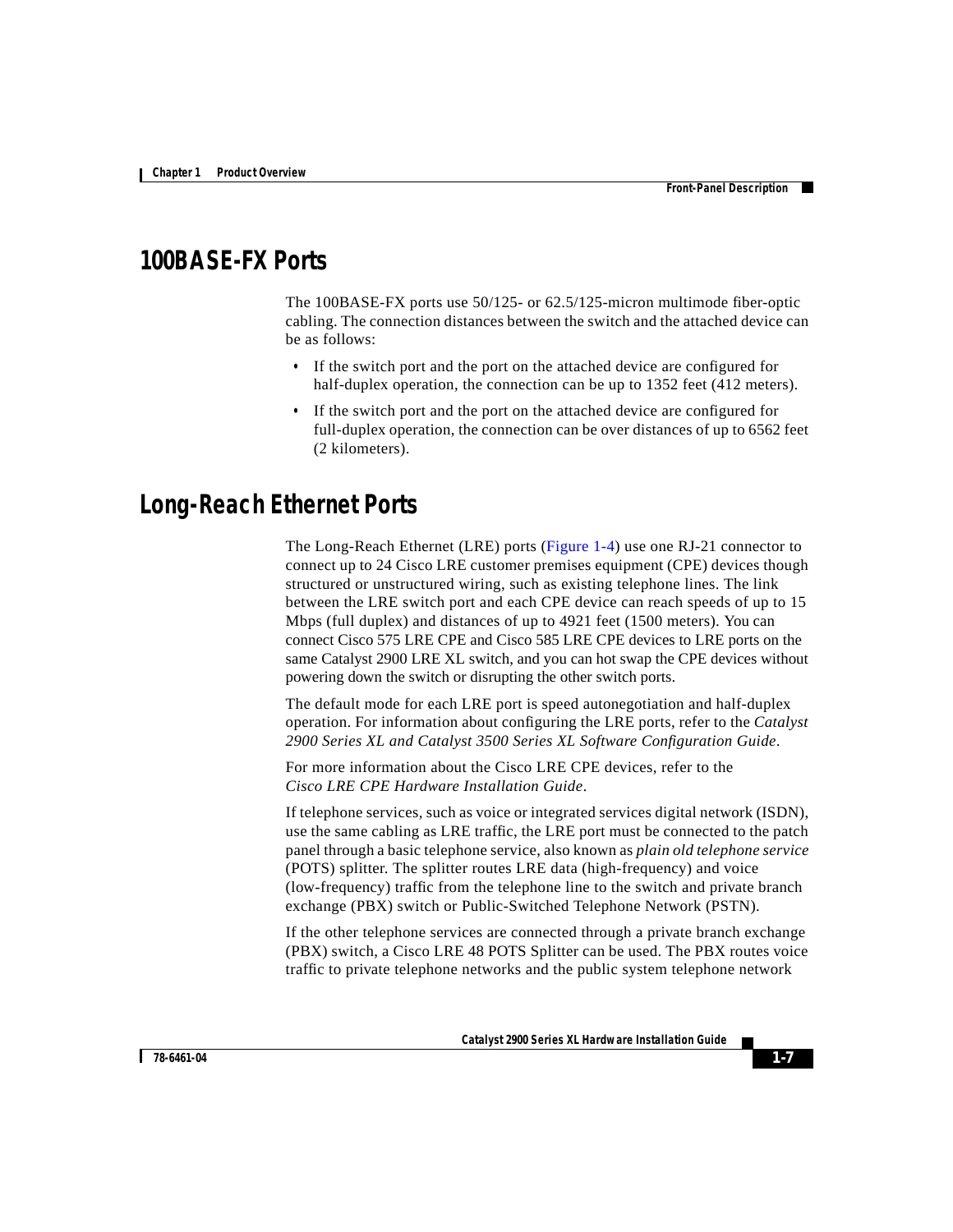(PSTN). For more information about the Cisco LRE 48 POTS Splitter (PS-1M-LRE-48), refer to the *Installation Notes for the Cisco LRE 48 POTS Splitter*.



**Note** Cisco Long-Reach Ethernet (LRE) products are designed to share lines with analog, Integrated Services Digital Network (ISDN), and digital private branch exchange (PBX) switch telephones that use the 0 to 700 kHz frequency range. Digital telephones connected to digital PBX switches that use frequencies above 700 kHz do not work when sharing a line with LRE signals. Due to the proprietary nature of digital PBX switches, some digital PBX switch services use frequencies above 700 kHz. [CSCdu73260]

If the installation does not have a PBX, a homologated POTS splitter is required to directly connect to the PSTN. For more information about homologated POTS splitters, contact your Cisco sales representative.



**Note** If a connection to a telephone network is not required, a splitter is not needed, and the switch can connect directly to the patch panel.

# <span id="page-7-0"></span>**Module Slots**

The module slots (see [Figure 1-2\)](#page-4-0) are for the Catalyst 2900 XL hot-swappable modules. Each module port is internally switched to other switch ports and is managed through the switch management interfaces.

[Table 1-1](#page-7-0) lists the modules that the module slots support.

| <b>Module Type</b> | <b>Model Number</b> |
|--------------------|---------------------|
| $10/100$ Ethernet  | WS-X2914-XL         |
|                    | WS-X2914-XL-V       |
|                    | WS-X2922-XL         |
| 100 BASE-FX        | WS-X2922-XL-V       |
|                    | WS-X2924-XL-V       |

*Table 1-1 Expansion Modules*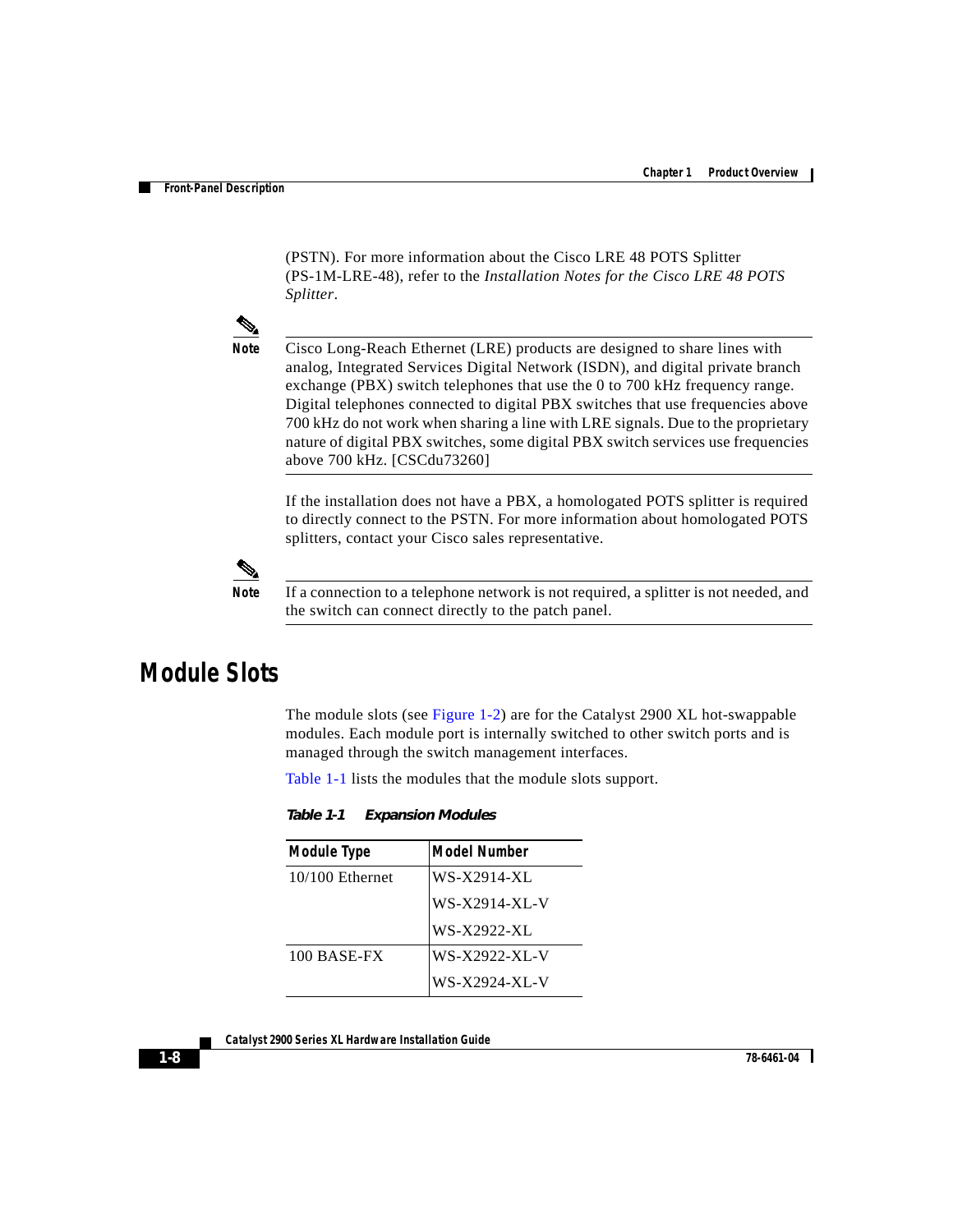| <b>Module Type</b>            | <b>Model Number</b> |
|-------------------------------|---------------------|
| $1000$ BASE-T                 | WS-X2932-XL         |
| <sup>1</sup> Ethernet Gigabit | WS-X2931-XL         |
| <b>ATM</b>                    | WS-X2971-XL         |
|                               | WS-X2972-XL         |
|                               | WS-X2951-XL         |
|                               | WS-X2961-XL         |

| Table 1-1 | <b>Expansion Modules (continued)</b> |  |
|-----------|--------------------------------------|--|
|-----------|--------------------------------------|--|

1. The Ethernet Gigabit module supports several Gigabit Interface Converter (GBIC) devices. For a complete list and the minimum software release required, refer to the *Release Notes for the Catalyst 2900 Series XL and Catalyst 3500 Series XL Switches*.

These modules automatically configure themselves when you insert them in module slots and tighten the thumb screws. A power-on self-test (POST) verifies that the module is working properly before it starts forwarding packets.



**Note** Modules WS-X2914-XL and WS-X2922-XL support 2048 MAC addresses. If you install one of these modules in a 2924M XL or Catalyst 2912MF XL switch (both supporting 8192 MAC addresses), the module fails POST. You can start the module by restarting that switch. After the restart, the switch address capacity is reduced to 2048 MAC addresses.

Refer to the *Catalyst 2900 Series XL Modules Installation Guide* and the *Catalyst 2900 Series XL ATM Modules Installation and Configuration Guide* for detailed information on expansion modules for Catalyst 2900 series XL switches.

# **LEDs**

You can use the switch LEDs to monitor switch activity and its performance. [Figure 1-5,](#page-9-0) [Figure 1-6,](#page-10-0) and [Figure 1-7](#page-11-0) show the location of the LEDs and the Mode button that you use to select a port mode. Changing a port mode changes the information provided by each port LED.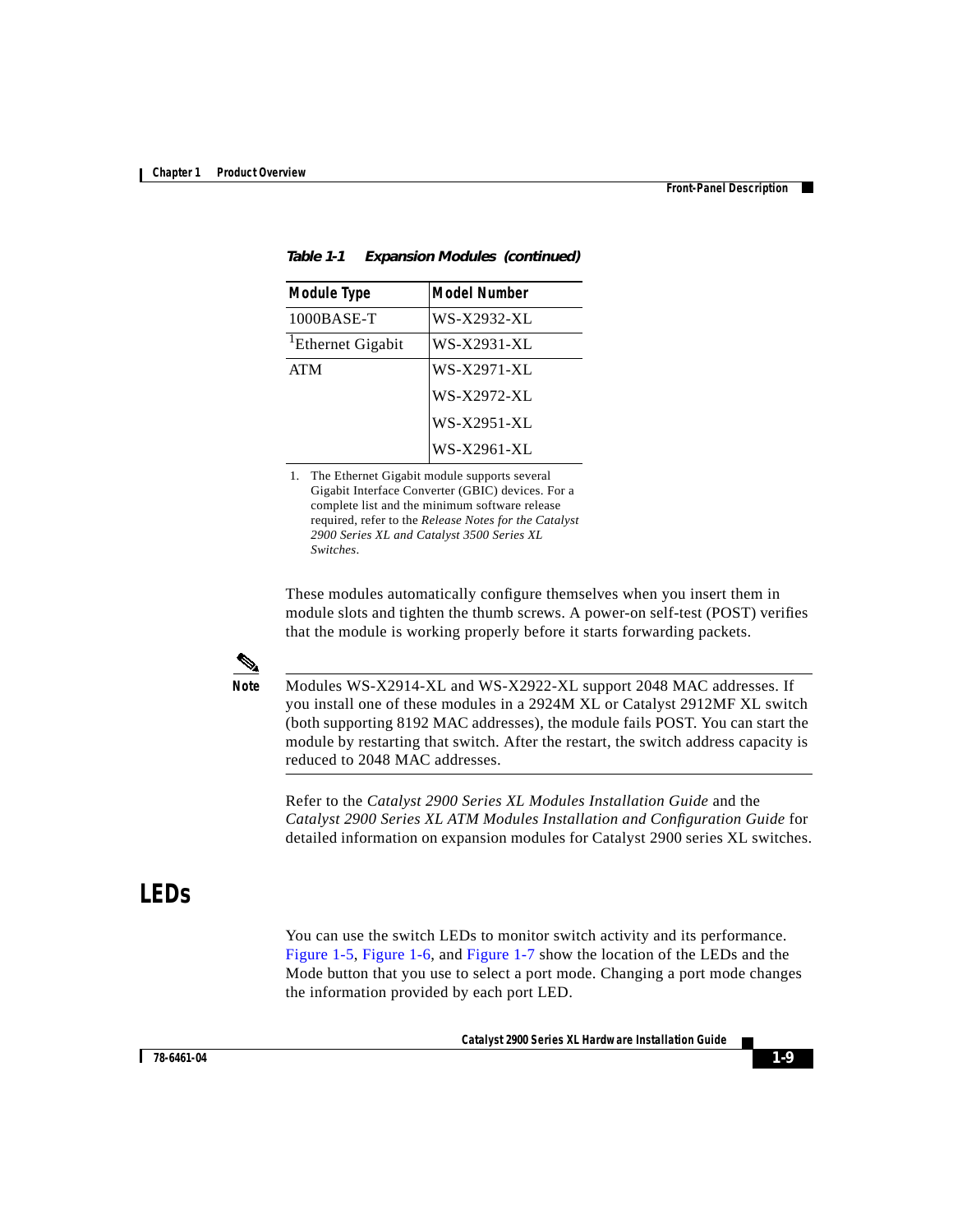All of the LEDs described in this section except the utilization meter (UTL) are visible on the Cluster Management Suite (CMS) window and, if the switch is a cluster member, on the CMS Cluster Manager window. The *Catalyst 2900 Series XL and Catalyst 3500 Series XL Software Configuration Guide* describes how to use CMS to manage standalone or individual switches and how to use cluster management software to manage switch clusters].

<span id="page-9-0"></span>*Figure 1-5 Catalyst 2912 XL, 2924 XL, and 2924C XL LEDs*

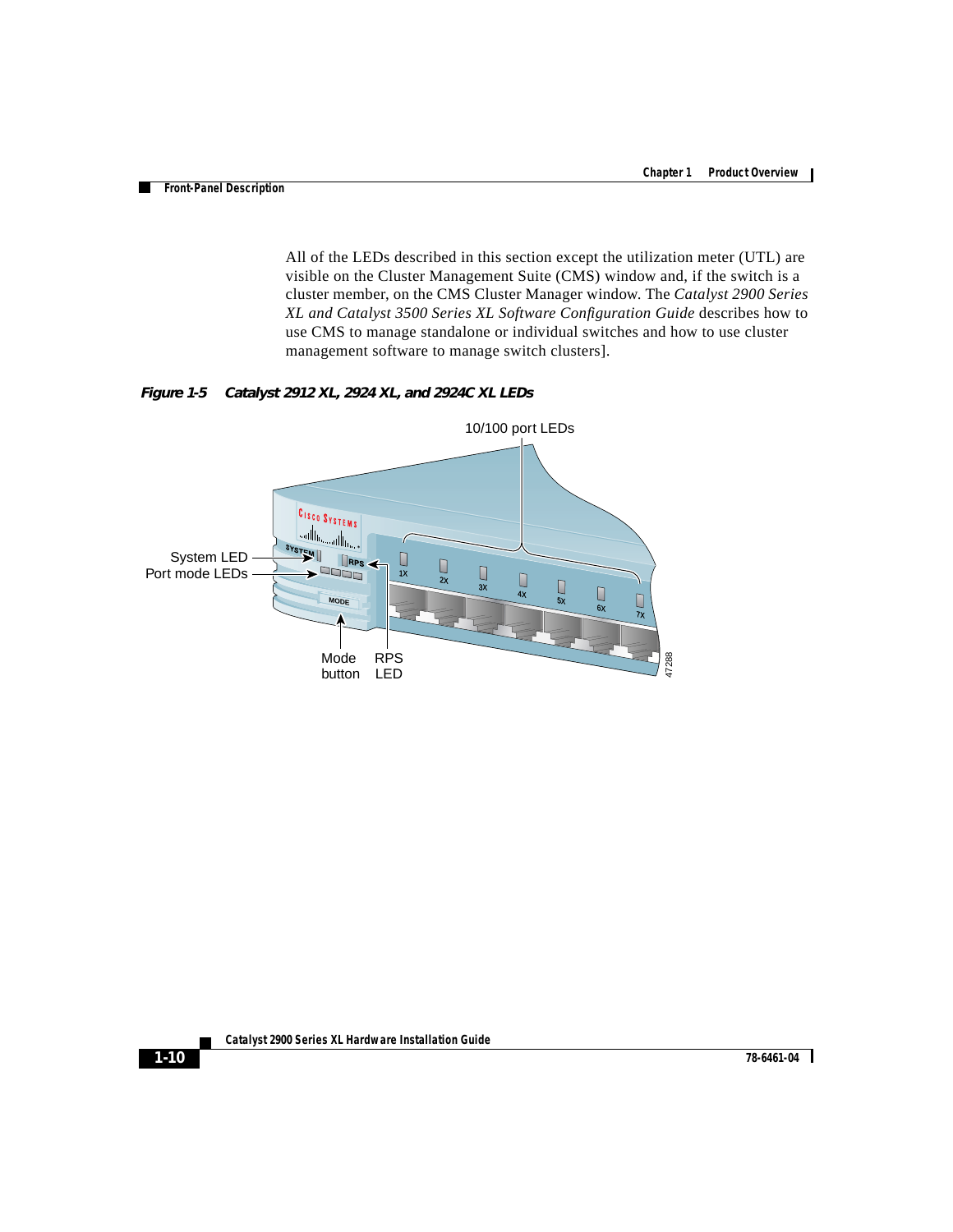**College** 

<span id="page-10-1"></span>

<span id="page-10-0"></span>*Figure 1-6 Catalyst 2912MF XL, 2924M XL, and 2924M XL DC LEDs*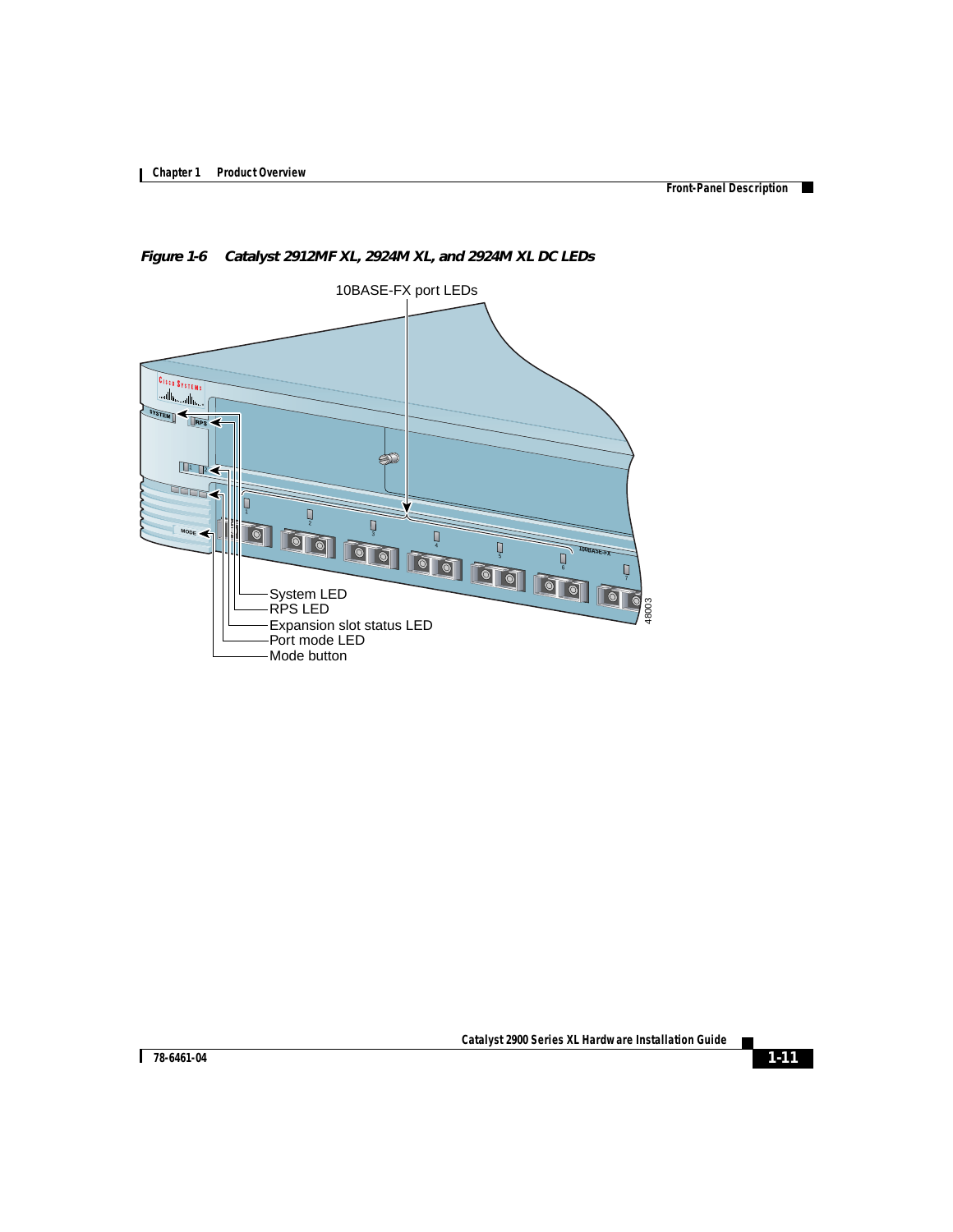

<span id="page-11-0"></span>*Figure 1-7 Catalyst 2912 LRE XL and 2924 LRE XL LEDs*

### <span id="page-11-1"></span>**System LED**

The system LED shows whether the system is receiving power and functioning properly. [Table 1-2](#page-11-1) lists the LED colors and their meanings.

*Table 1-2 System LED*

| Color | <b>System Status</b>                                       |
|-------|------------------------------------------------------------|
| Off   | System is not powered up.                                  |
| Green | System is operating normally.                              |
| Amber | System is receiving power but is not functioning properly. |

For information on the System LED colors during POST, see the "Powering On the Switch and Running POST" section on page 2-24.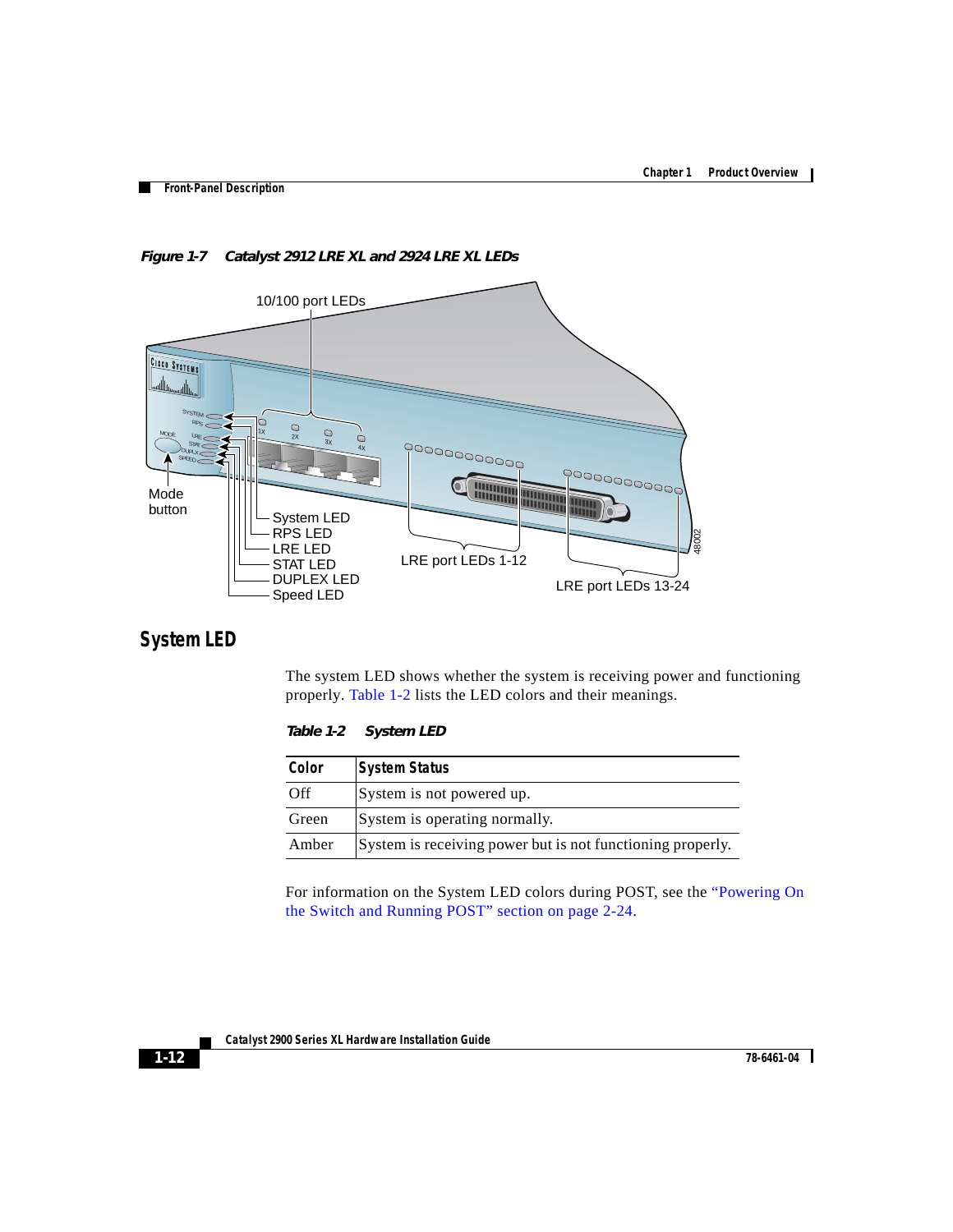### **RPS LED**

The Catalyst 2912 LRE XL and Catalyst 2924 LRE XL switches use the Cisco RPS 300 (model PWR300-AC-RPS-N1). All other Catalyst 2900 XL and Catalyst 3500 XL switches use the Cisco RPS 600 (model PWR600-AC-RPS). Refer to the appropriate switch documentation for redundant power system (RPS) descriptions specific for the switch. [Table 1-2](#page-12-0) and [Table 1-3](#page-12-1) list the RPS LED colors and their meanings.

<span id="page-12-0"></span>*Figure 1-8 RPS LED on the Catalyst 2912 XL, 2924C XL, 2924 XL, 2924MF XL, 2924M XL, and 2924M XL DC Switches*

| Color          | <b>RPS Status</b>                                                                                                                                                                                                                                      |  |  |
|----------------|--------------------------------------------------------------------------------------------------------------------------------------------------------------------------------------------------------------------------------------------------------|--|--|
| Off            | RPS is off or is not installed.                                                                                                                                                                                                                        |  |  |
| Green          | RPS is operational.                                                                                                                                                                                                                                    |  |  |
| Blinking green | The RPS and the switch AC power supply are both powered up. If the switch power<br>supply fails, the switch powers down and after 15 seconds restarts, using power<br>from the RPS. The switch goes through its normal boot sequence when it restarts. |  |  |
|                | This is not a recommended configuration. For more information see the<br>Note<br>"Cisco RPS Connector" section on page 1-22.                                                                                                                           |  |  |
| Amber          | RPS is connected but not functioning.                                                                                                                                                                                                                  |  |  |
|                | The RPS could be in standby mode. Pressing the Mode button on the RPS puts<br>$\bullet$<br>it in Ready mode, and the LED should turn green.                                                                                                            |  |  |
|                | One of the power supplies in the RPS could have failed.                                                                                                                                                                                                |  |  |
|                | The fan in the RPS might have failed.                                                                                                                                                                                                                  |  |  |

#### <span id="page-12-1"></span>*Table 1-3 RPS LED on the Catalyst 2912 LRE XL and 2924 LRE XL Switches*

| Color          | RPS Status                                                                                                                                      |
|----------------|-------------------------------------------------------------------------------------------------------------------------------------------------|
| Off            | <b>RPS</b> is off or not properly connected.                                                                                                    |
| Solid green    | RPS is connected and ready to provide back-up power, if required.                                                                               |
| Blinking green | RPS is connected but is unavailable because it is providing power to another device<br>(redundancy has been allocated to a neighboring device). |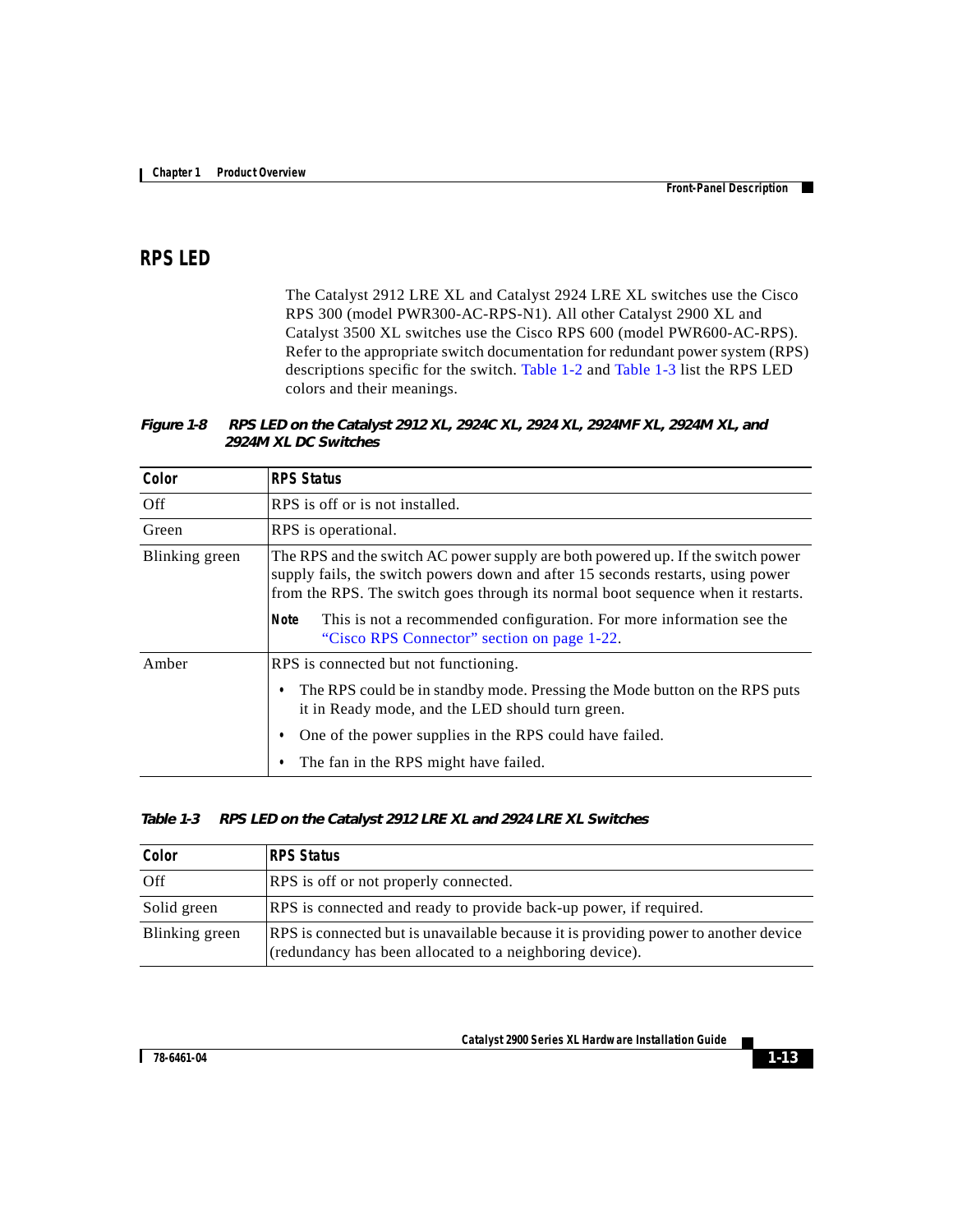| Color          | RPS Status                                                                                                                                                                                                 |
|----------------|------------------------------------------------------------------------------------------------------------------------------------------------------------------------------------------------------------|
| Solid amber    | The RPS is in standby mode or in a fault condition. Press the Standby/Active button<br>on the RPS, and the LED should turn green. If it does not, the RPS fan could have<br>failed. Contact Cisco Systems. |
| Blinking amber | The internal power supply in a switch has failed, and the RPS is providing power<br>to the switch (redundancy has been allocated to this device).                                                          |

*Table 1-3 RPS LED on the Catalyst 2912 LRE XL and 2924 LRE XL Switches (continued)*

### **Port LEDs and Modes**

Each of the 10/100, 100BASE-FX, and LRE ports and module slots have a port LED. These port LEDs, as a group or individually, display information about the switch and about the individual ports. The port modes ([Table 1-4](#page-13-0) and [Table 1-5\)](#page-14-0) determine the type of information displayed.

To select or change a mode, press the Mode button until the desired mode is highlighted. When you change port modes, the meaning of the port LED colors also changes. [Table 1-6](#page-15-0) and [Table 1-7](#page-16-0) list the port LED colors.

<span id="page-13-0"></span>*Table 1-4 Port Mode LEDs on the Catalyst 2912 XL, 2924C XL, 2924 XL, 2924MF XL, 2924M XL, and 2924M XL DC Switches*

| <b>Mode LED</b> | <b>Port Mode</b>   | <b>Description</b>                                                      |
|-----------------|--------------------|-------------------------------------------------------------------------|
| <b>STAT</b>     | Port status        | The port status. This is the default mode.                              |
| <b>UTL</b>      | Switch utilization | The current bandwidth in use by the switch. (See Figure $1-8$ .)        |
| <b>FDUP</b>     | Port duplex mode   | The port duplex mode: full duplex or half duplex, and default<br>modes: |
|                 |                    | $10/100$ ports: auto<br>٠                                               |
|                 |                    | 100BaseFX ports: auto<br>٠                                              |
|                 |                    | Gigabit ports: auto<br>٠                                                |
| 100             | Port speed         | The port operating speed: 10 or 100 Mbps.                               |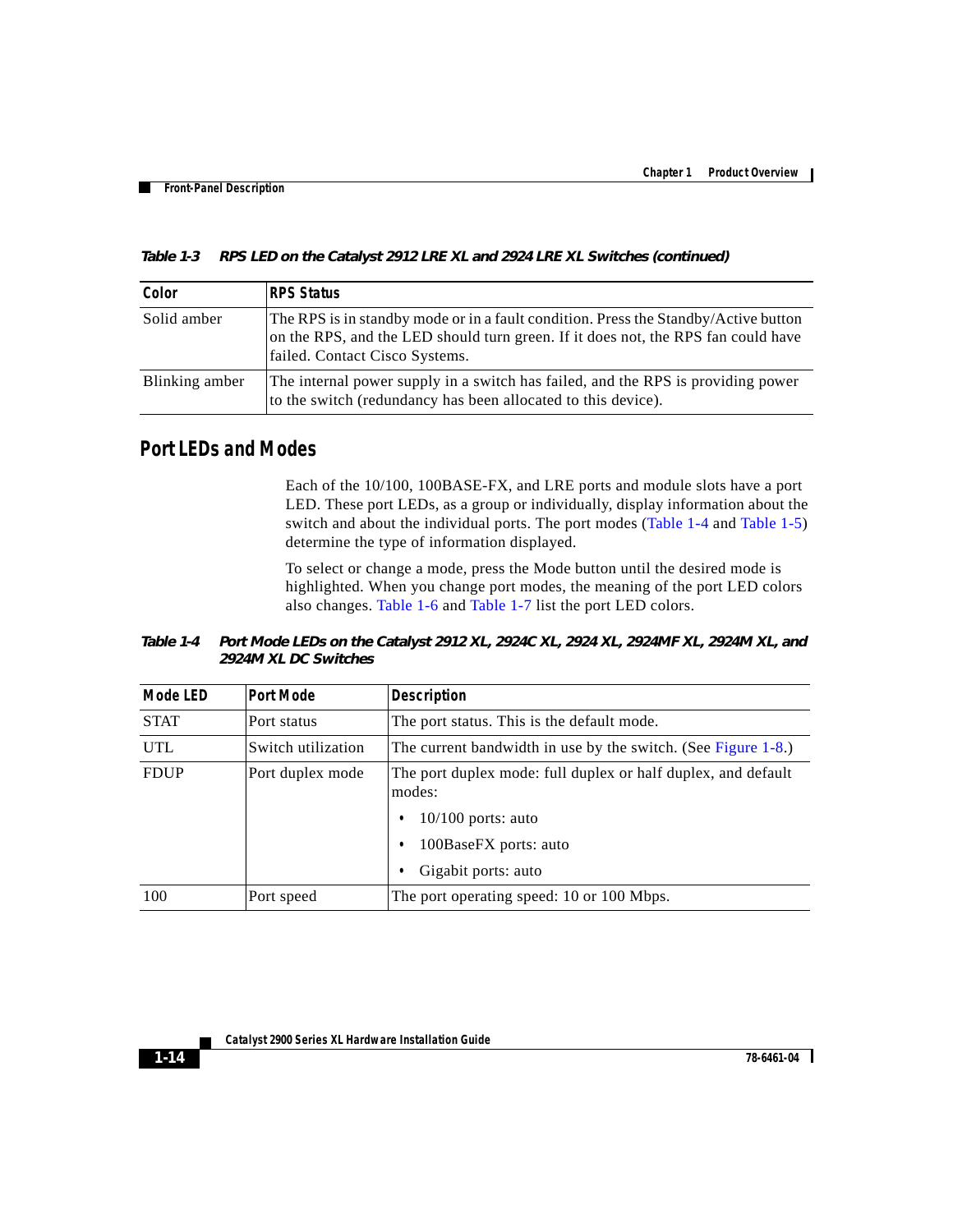Г

| <b>Mode LED</b> | <b>Port Mode</b> | <b>Description</b>                                                                                                                                                  |  |
|-----------------|------------------|---------------------------------------------------------------------------------------------------------------------------------------------------------------------|--|
| <b>LRE</b>      | LRE link status  | Long-Reach Ethernet (LRE) link status of the LRE ports on the<br>Catalyst 2912 LRE XL and Catalyst 2924 LRE XL switches.                                            |  |
|                 |                  | Default mode on these switches only.                                                                                                                                |  |
|                 |                  | When the LRE mode is active, the $10/100$ switch ports<br>Note<br>on the Catalyst 2912 LRE XL and<br>Catalyst 2924 LRE XL continue to show Ethernet link<br>status. |  |
| <b>STAT</b>     | Port status      | Ethernet link status of the 10/100 or 100BASE-FX switch ports<br>or the Ethernet link status on the remote CPE.                                                     |  |
|                 |                  | Default mode on all Catalyst 2900 XL and Catalyst 3500 XL<br>switches except the Catalyst 2912 LRE XL and<br>Catalyst 2924 LRE XL switches.                         |  |
| <b>DUPLX</b>    | Port duplex mode | The port duplex mode: full duplex or half duplex. The default<br>setting is half duplex.                                                                            |  |
| <b>SPEED</b>    | Port speed       | The port operating speed: 10 or 100 Mbps. The default setting<br>is auto.                                                                                           |  |

#### <span id="page-14-0"></span>*Table 1-5 Port Mode LEDs on Catalyst 2912 LRE XL and 2924 LRE XL Switches*

T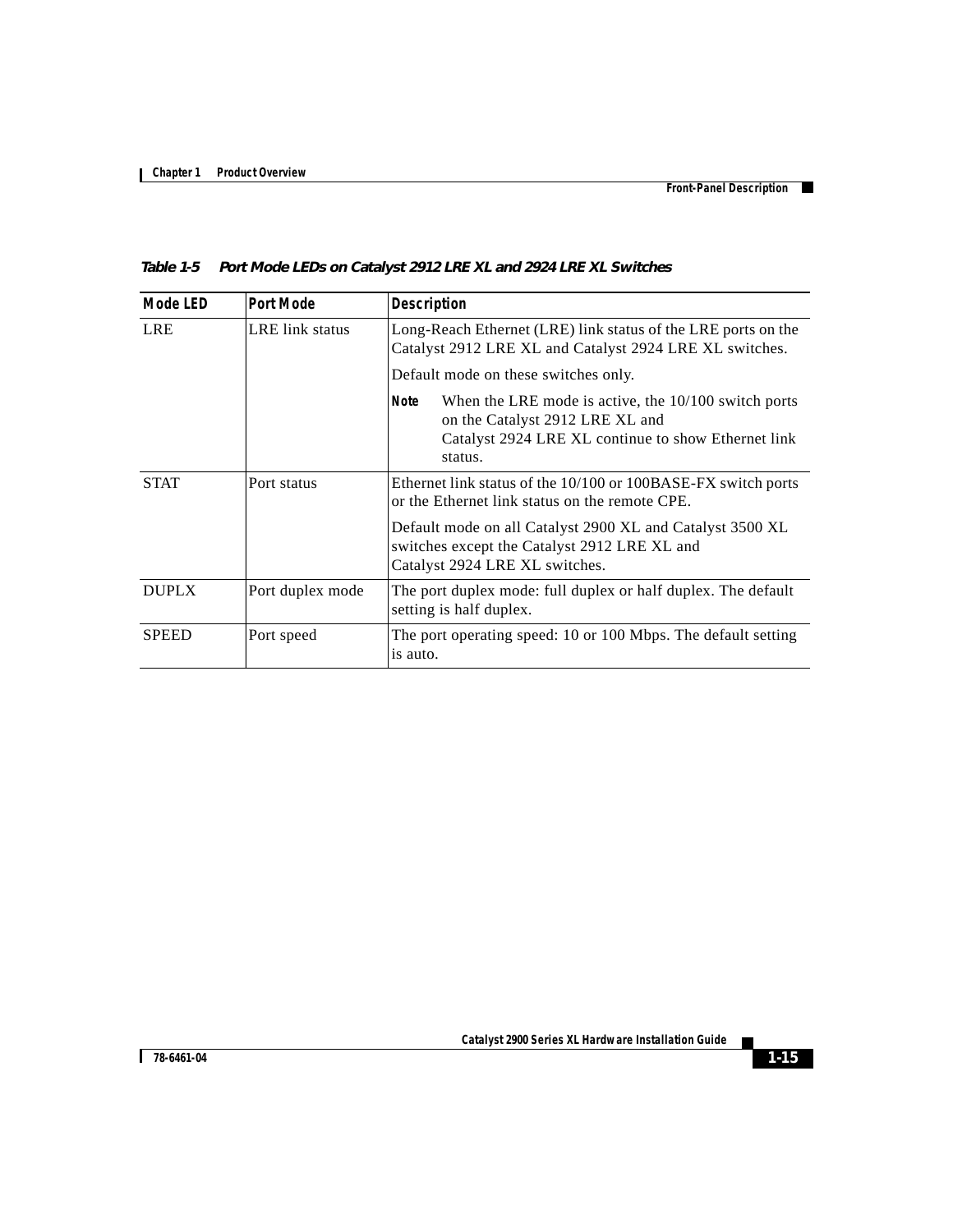| 2727 AL, 2727IM AL, 2727IM AL, 0110 2727IM AL DO 9 |                            |                                                                                                                                                                                                                                                                                                                                                    |  |
|----------------------------------------------------|----------------------------|----------------------------------------------------------------------------------------------------------------------------------------------------------------------------------------------------------------------------------------------------------------------------------------------------------------------------------------------------|--|
| <b>Port Mode</b>                                   | <b>Port LED Color</b>      | Meaning                                                                                                                                                                                                                                                                                                                                            |  |
| <b>STAT</b><br>(port status)                       | Off                        | No link.                                                                                                                                                                                                                                                                                                                                           |  |
|                                                    | Solid green                | Link present.                                                                                                                                                                                                                                                                                                                                      |  |
|                                                    | Flashing green             | Activity. Port is transmitting or receiving data.                                                                                                                                                                                                                                                                                                  |  |
|                                                    | Alternating<br>green-amber | Link fault. Error frames can affect connectivity, and errors such as<br>excessive collisions, CRC errors, and alignment and jabber errors<br>are monitored for a link-fault indication.                                                                                                                                                            |  |
|                                                    | Solid amber                | Port is not forwarding. Port was disabled by management or an<br>address violation or was blocked by Spanning Tree Protocol (STP).                                                                                                                                                                                                                 |  |
|                                                    |                            | After a port is reconfigured, the port LED can remain<br><b>Note</b><br>amber for up to 30 seconds as STP checks the switch for<br>possible loops.                                                                                                                                                                                                 |  |
| <b>UTL</b>                                         | Green                      | The LEDs display backplane utilization on a logarithmic scale.                                                                                                                                                                                                                                                                                     |  |
| (utilization)                                      |                            | If all port LEDs are green, the switch is using 50 percent or more<br>of its total bandwidth capacity. If the right-most LED is amber, the<br>switch is using less than 50 percent of its total bandwidth. If the<br>LED to the left of the right-most LED is amber, the switch is using<br>less than 25 percent of its total capacity, and so on. |  |
|                                                    |                            | See Figure 1-8 for details.                                                                                                                                                                                                                                                                                                                        |  |
| <b>FDUP</b>                                        | Off.                       | Port is operating in half duplex.                                                                                                                                                                                                                                                                                                                  |  |
| (port duplex)                                      | Green                      | Port is operating in full duplex.                                                                                                                                                                                                                                                                                                                  |  |
| 100                                                | Off                        | Port is operating at 10 Mbps.                                                                                                                                                                                                                                                                                                                      |  |
| (port speed)                                       | Green                      | Port is operating at 100 Mbps.                                                                                                                                                                                                                                                                                                                     |  |

#### <span id="page-15-0"></span>*Table 1-6 Meanings of Port Status LED Colors for Different Modes on Catalyst 2912 XL, 2924C XL, 2924 XL, 2924MF XL, 2924M XL, and 2924M XL DC Switches*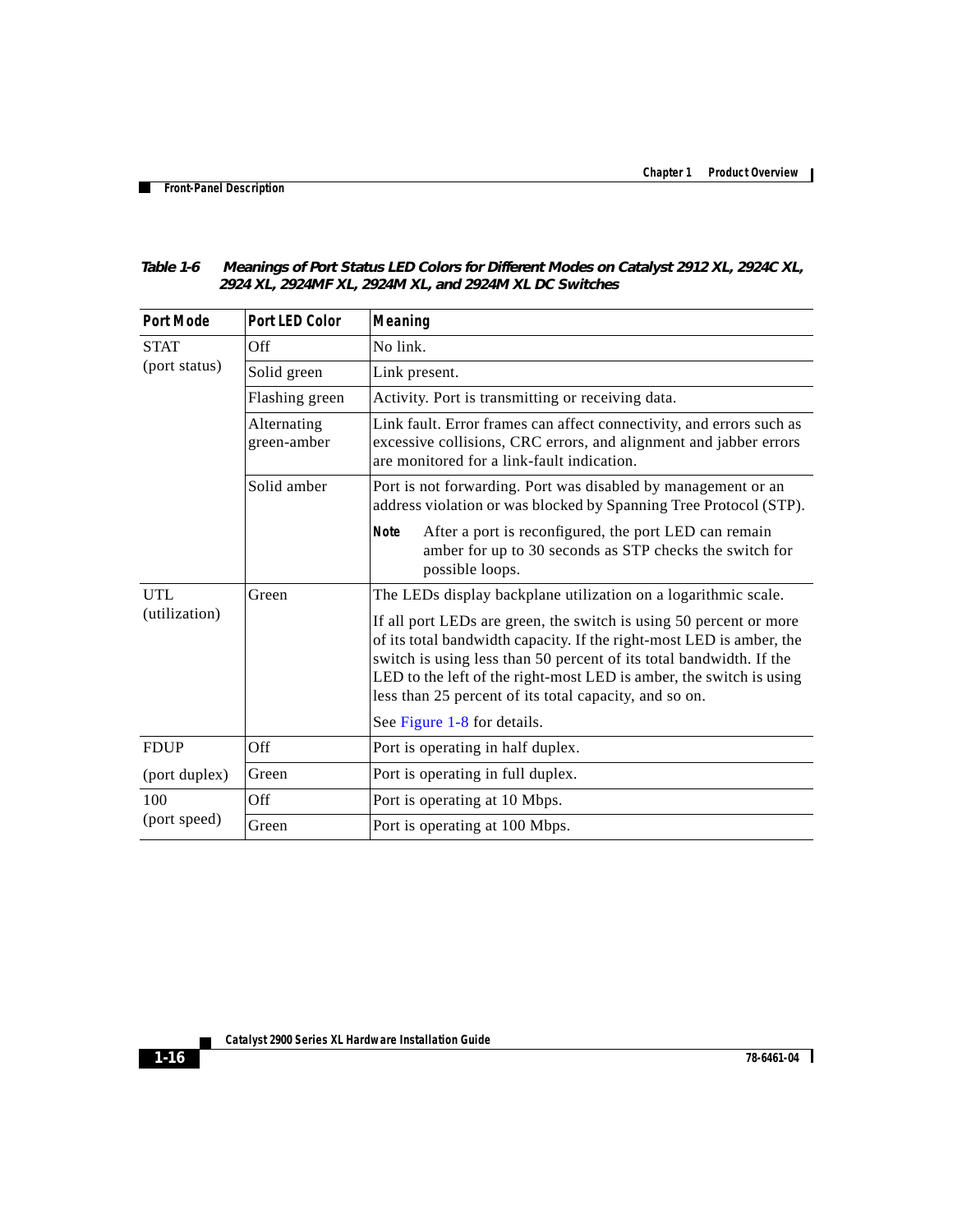Г

<span id="page-16-0"></span>

| Table 1-7 Meanings of Port Status LEDs for Different Modes on Catalyst 2912 LRE XL and 2924 LRE |
|-------------------------------------------------------------------------------------------------|
| <b>XL Switches</b>                                                                              |

| <b>Port Mode</b> | <b>Port LED Color</b>                                                                                                                                                                                                                                                                                 | <b>Description</b>                                                                                                                              |  |  |  |
|------------------|-------------------------------------------------------------------------------------------------------------------------------------------------------------------------------------------------------------------------------------------------------------------------------------------------------|-------------------------------------------------------------------------------------------------------------------------------------------------|--|--|--|
| <b>LRE</b>       | In LRE mode, the 10/100 switch port LEDs continue to reflect Ethernet link<br><b>Note</b><br>status. See Table 1-5 for LED information about the 10/100 ports.                                                                                                                                        |                                                                                                                                                 |  |  |  |
|                  | Cyan (off)                                                                                                                                                                                                                                                                                            | No LRE link present on the LRE port.                                                                                                            |  |  |  |
|                  | Green                                                                                                                                                                                                                                                                                                 | LRE link present on the LRE port. Port LED turns green in<br>approximately 10 seconds after the LRE port detects a connection to a<br>LRE CPE.  |  |  |  |
|                  | Amber                                                                                                                                                                                                                                                                                                 | LRE port on the switch and WALL port on the LRE CPE unable to<br>establish the rate defined by the assigned profile.                            |  |  |  |
| <b>STAT</b>      | In STAT mode, the LRE ports reflect the Ethernet link between the remote CPE<br><b>Note</b><br>and an Ethernet device such as a PC. The Ethernet link default settings on the LRE<br>ports are different from those on the 10/100 ports. See Table 1-5 for LED<br>information about the 10/100 ports. |                                                                                                                                                 |  |  |  |
|                  | Cyan (off)                                                                                                                                                                                                                                                                                            | No LRE link present on the LRE port, or the port is administratively<br>shut down.                                                              |  |  |  |
|                  | Green                                                                                                                                                                                                                                                                                                 | LRE link present on the LRE port. Port is in STP forwarding state.                                                                              |  |  |  |
|                  | Blinking green                                                                                                                                                                                                                                                                                        | Activity on the LRE port. Port is sending or receiving data.                                                                                    |  |  |  |
|                  | Amber                                                                                                                                                                                                                                                                                                 | LRE port is in a non-STP forwarding state or is administratively shut<br>down.                                                                  |  |  |  |
|                  |                                                                                                                                                                                                                                                                                                       | <b>Note</b><br>After a port is reconfigured, the port LED can remain amber for<br>up to 30 seconds as STP checks the switch for possible loops. |  |  |  |
|                  | <b>Blinking</b> amber                                                                                                                                                                                                                                                                                 | Activity on the LRE port. Port is sending or receiving data, but it is not<br>in STP forwarding state.                                          |  |  |  |
| <b>DUPLX</b>     | Cisco IOS<br>Release<br>12.0(5.x)WC1/<br>WC2 <sup>1</sup>                                                                                                                                                                                                                                             | Cisco IOS Release $12.0(5.x)$ WC4 <sup>2 3</sup>                                                                                                |  |  |  |
|                  | Cyan (off)                                                                                                                                                                                                                                                                                            | LRE port or remote CPE Ethernet port is operating in<br>Cyan<br>half-duplex mode.<br>$($ off $)$                                                |  |  |  |
|                  | Green                                                                                                                                                                                                                                                                                                 | LRE port or remote CPE Ethernet port is operating in<br>full-duplex mode.                                                                       |  |  |  |

 $\overline{\phantom{a}}$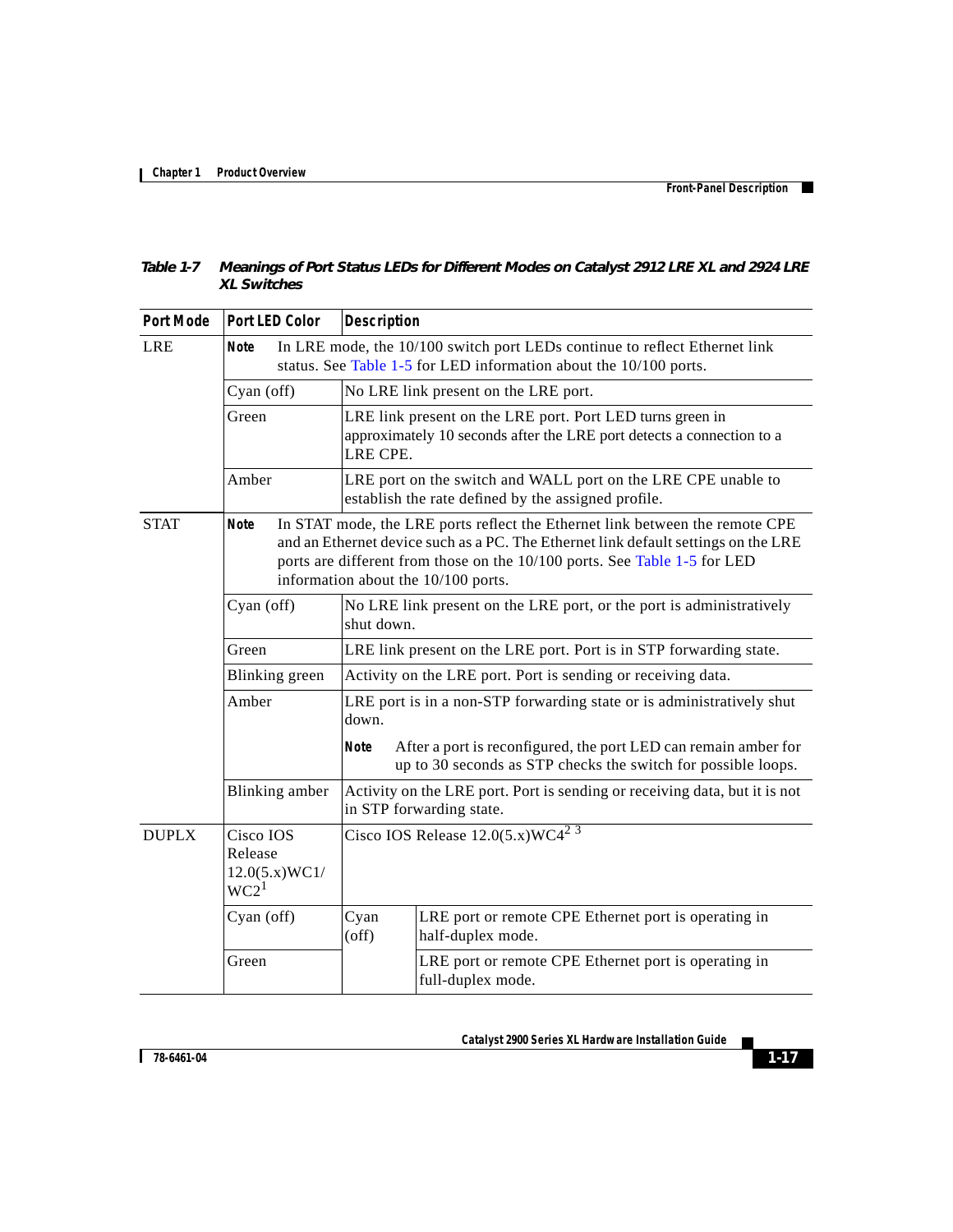| Table 1-7 | Meanings of Port Status LEDs for Different Modes on Catalyst 2912 LRE XL and 2924 LRE |
|-----------|---------------------------------------------------------------------------------------|
|           | XL Switches (continued)                                                               |

| <b>Port Mode</b> | <b>Port LED Color</b>                                     | <b>Description</b> |                                                                   |  |
|------------------|-----------------------------------------------------------|--------------------|-------------------------------------------------------------------|--|
| <b>SPEED</b>     | Cisco IOS<br>Release<br>12.0(5.x)WC1/<br>WC2 <sup>1</sup> |                    | Cisco IOS Release $12.0(5.x) \text{WC}4^2$ <sup>3</sup>           |  |
|                  | Cyan(off)                                                 | Cyan<br>(off)      | LRE port or remote CPE Ethernet port is operating at<br>10 Mbps.  |  |
|                  | Green                                                     |                    | LRE port or remote CPE Ethernet port is operating at<br>100 Mbps. |  |

<span id="page-17-1"></span>1. The LEDs on Catalyst 2900 LRE XL switches with Cisco IOS Release 12.0(5.x)WC1 or Cisco IOS Release 12.0(5.x)WC2 provide information about the connected Cisco 575 LRE CPE devices. These IOS releases do not support the Cisco 585 LRE CPE devices.

- <span id="page-17-2"></span>2. The Catalyst 2900 LRE XL switches do not support Cisco IOS Release 12.0(5.x)WC3.
- <span id="page-17-3"></span>3. The LEDs on Catalyst 2900 LRE XL switches with Cisco IOS Release 12.0(5.x)WC4 or later do not provide information about any connected LRE CPE devices. To verify the LRE CPE Ethernet link status from a switch with this release or higher, use the Port Settings window or the **show remote interfaces status** user EXEC command.

<span id="page-17-0"></span>[Figure 1-9](#page-17-4) shows bandwidth utilization percentages displayed by the right-most LEDs.

<span id="page-17-4"></span>

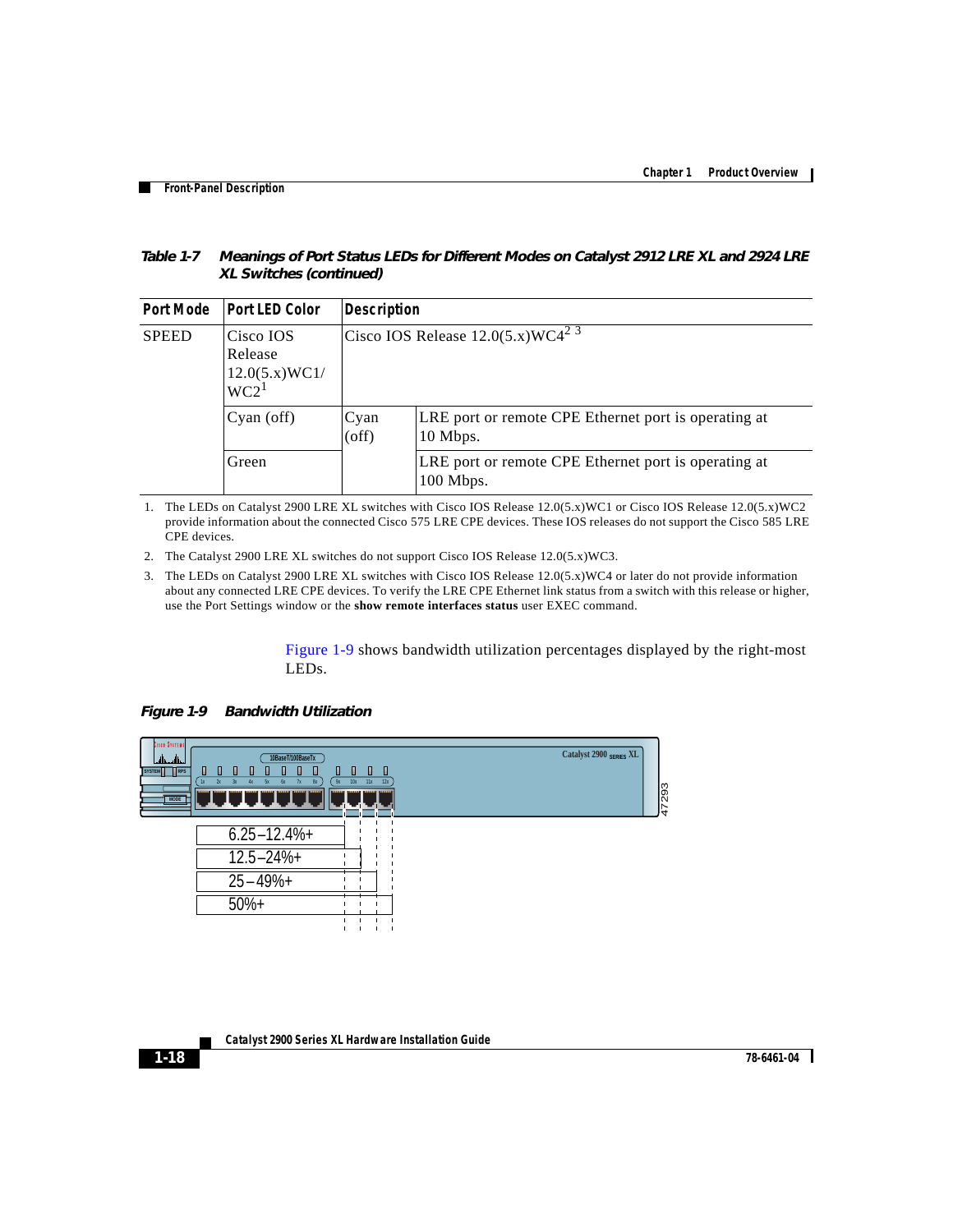### <span id="page-18-0"></span>**Module Slot LEDs**

Module slot LEDs (shown in [Figure 1-6](#page-10-1)) show the status of installed modules. The LEDs are numbered 1 (left slot) and 2 (right slot). [Table 1-8](#page-18-0) lists LED colors and their meanings.

*Table 1-8 Expansion Slot LEDs*

| Color | <b>Expansion Slot Status</b>               |
|-------|--------------------------------------------|
| Off   | No module is installed.                    |
| Green | Module is operating normally.              |
| Amber | Module failed POST and should be replaced. |



**Note** For the default LED settings for modules, refer to the *Catalyst 2900 Series XL Modules Installation Guide.*

# **Rear-Panel Description**

Other than the Catalyst 2924M XL DC switch, the rear panels of a Catalyst 2900 XL and Catalyst 2900 LRE XL switches have an AC power connector, an RPS connector, and an RJ-45 console port. (See [Figure 1-10](#page-18-1) through [Figure 1-12](#page-19-0).)

<span id="page-18-1"></span>*Figure 1-10 Catalyst 2912 XL, 2924 XL, and 2924C XL Rear Panel*



**Catalyst 2900 Series XL Hardware Installation Guide**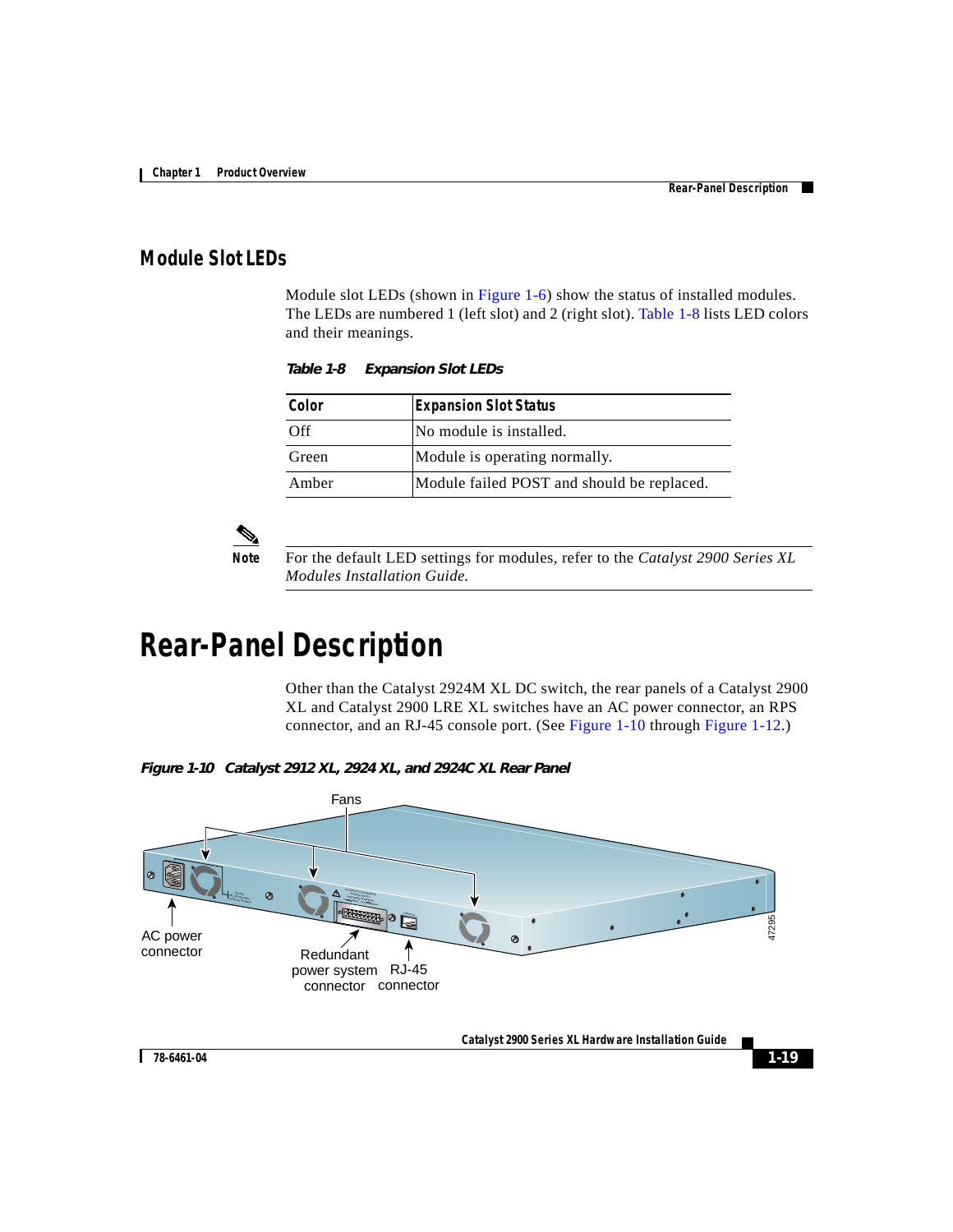

*Figure 1-11 Catalyst 2912 LRE XL, and 2924 LRE XL Rear Panel*

<span id="page-19-0"></span>



The rear panel of the Catalyst 2924M XL DC switch has a DC power connector (also referred to as the terminal block header), an RJ-45 console port, and a ground lug. (See [Figure 1-13](#page-20-0).) The switch is shipped with a terminal block plug in the DC power connector.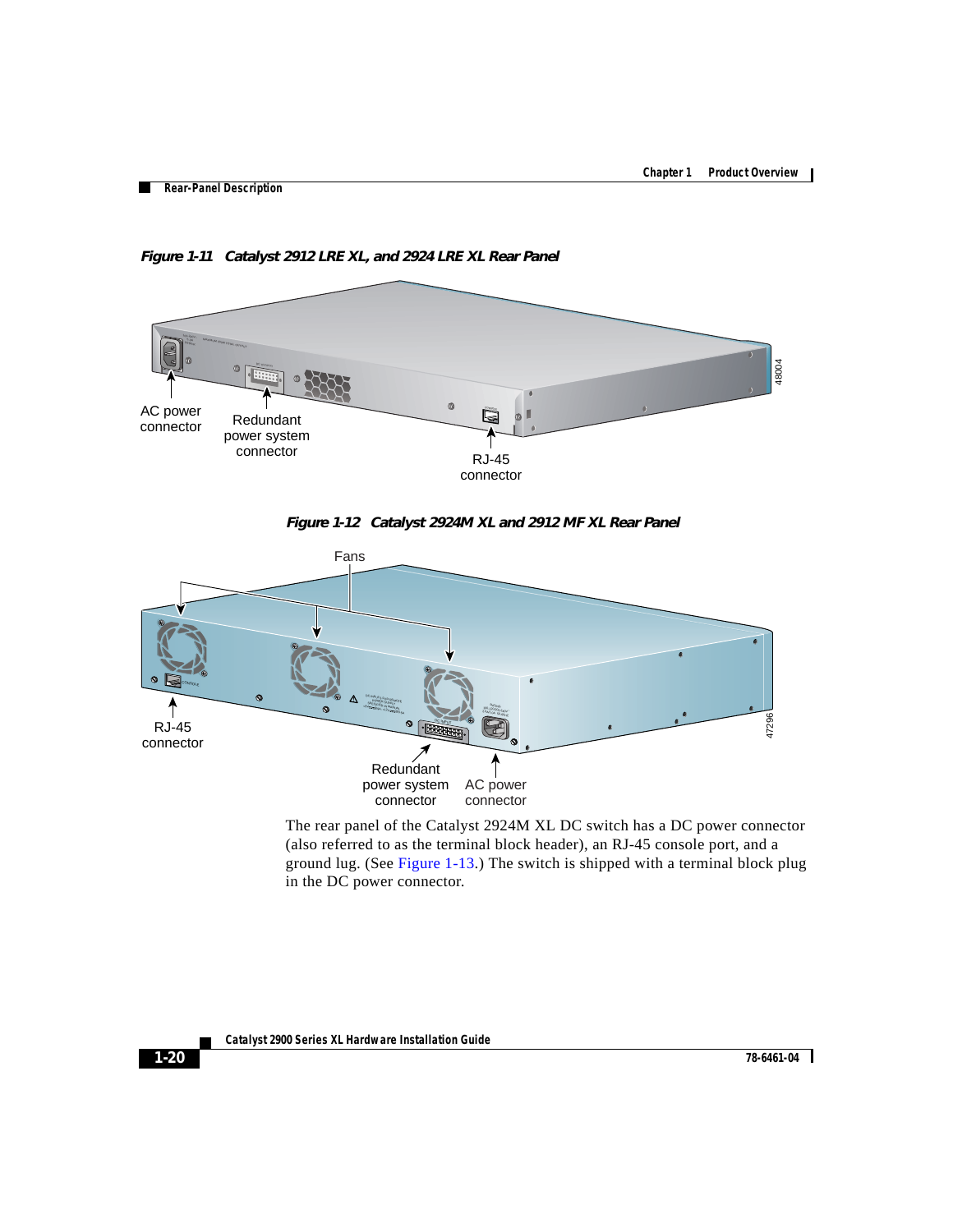<span id="page-20-0"></span>*Figure 1-13 Catalyst 2924M XL Rear Panel*



# **Power Connectors**

You can provide power to the switch either through the internal power supply or through the Cisco RPS.

### **Internal Power Supply Connector**

The internal power supply is an autoranging unit that supports input voltages between 100 and 240 VAC. If you plan to use the internal power supply, use the supplied AC power cord to connect the AC power connector to an AC power outlet.

### **DC Power Connector**

The Catalyst 2924M XL DC switch has an internal DC-power converter. It has dual feeds (A and B) that are diode-OR-ed into a single power block. For installation instructions, see the "Wiring the DC-Input Power Source" section on page 2-29.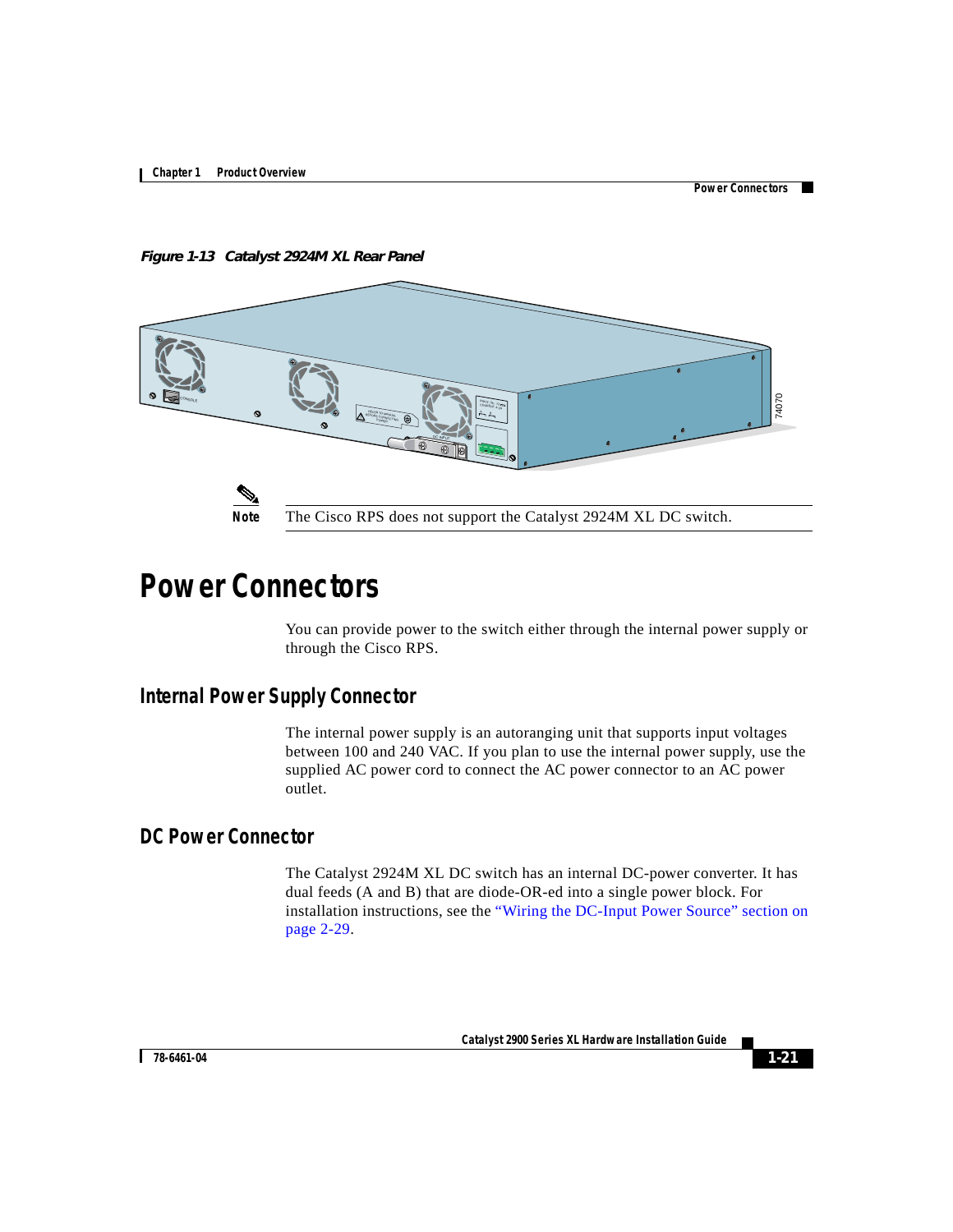

**Caution** You must connect the Catalyst 2924M XL DC switch only to a DC-input power source that has an input supply voltage from -36 to -72 VDC. If the supply voltage is not in this range, the switch might not operate properly or might be damaged.

### <span id="page-21-0"></span>**Cisco RPS Connector**

Specific Cisco RPS models support specific Catalyst 2900 XL switches:

- **•** Cisco RPS 600 (model PWR600-AC-RPS)—supports the Catalyst 2912 XL, 2924C XL, 2924 XL, 2924MF XL, and 2924M XL switches.
- **•** Cisco RPS 300 (model PWR300-AC-RPS-N1)—supports the Catalyst 2912 LRE XL and 2924 LRE XL switches



**Note** The Cisco RPS does not support the Catalyst 2924M XL DC switch.

#### **RPS Connector on the Catalyst 2912 XL, 2924C XL, 2924 XL, 2924MF XL, and 2924M XL Switches**

The Cisco RPS 600 (model PWR600-AC-RPS) provides a quasi-redundant power source for four external devices that use up to 150W DC each. Use a one-to-one cable (one connector at each cable end) to connect four external devices to the four DC output power modules. The power source is quasi-redundant because there are two AC input power modules for the Cisco RPS and one DC output power module for each external device. The AC input to the Cisco RPS is fully redundant, but the DC output to the external devices is not.



**Warning Attach only the Cisco RPS (model PWR600-AC-RPS) to the RPS 600 receptacle.**



**Note** Do not connect the switch power cord to an AC outlet if the switch is also connected to a powered-on RPS. The switches do not support the fully-redundant configuration described in the RPS documentation. We do not recommend the redundant-with-reboot configuration.

For more information on the Cisco RPS 600, refer to the *Cisco Redundant Power System Hardware Installation Guide*.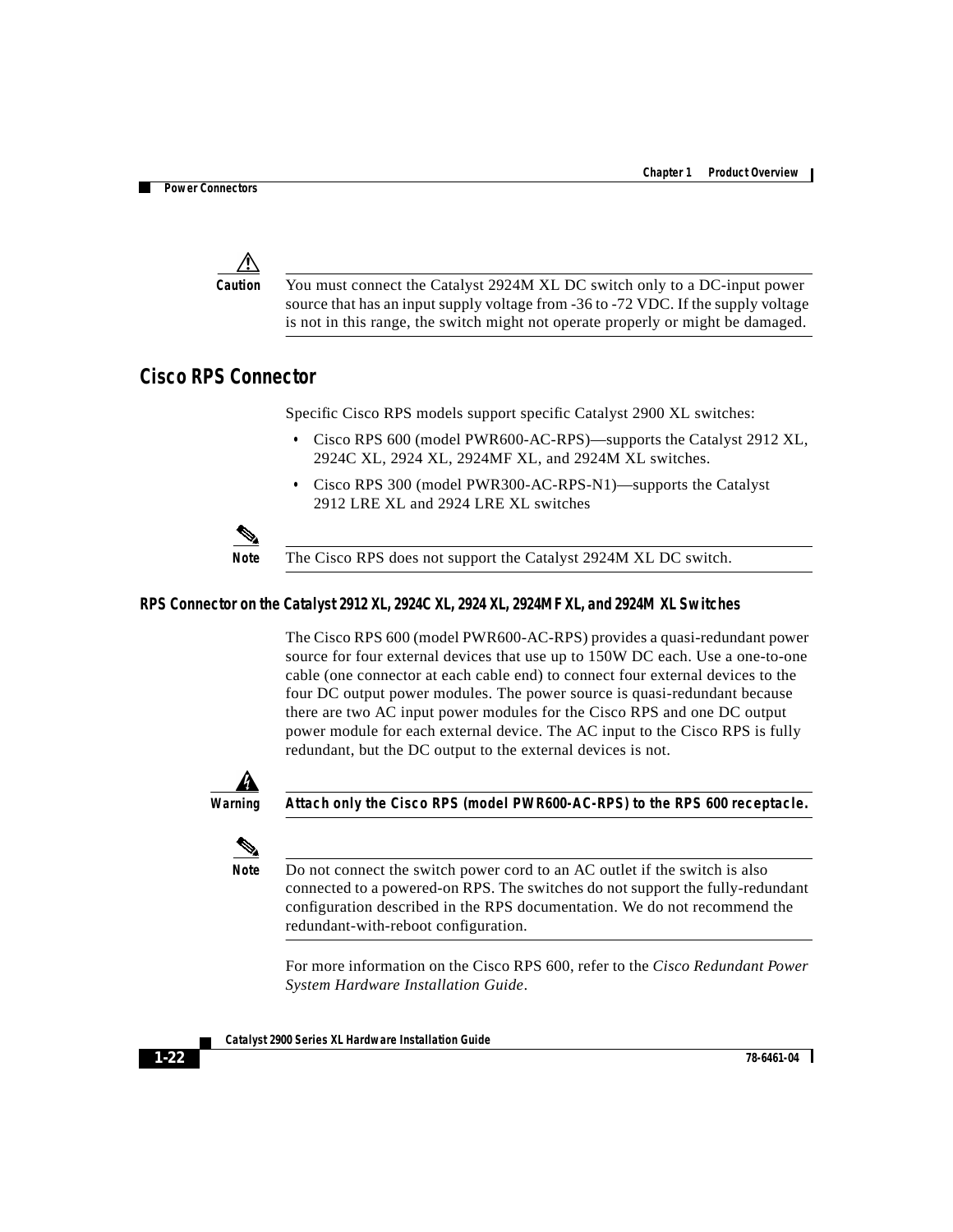#### **RPS Connector on the Catalyst 2912 LRE and 2924 LRE XL Switches**

The RPS is a 300W redundant power system that can support six external network devices and provides power to one failed device at a time. It automatically senses when the power supply of a connected device fails and provides the necessary power to the failed device to prevent loss of network traffic. When the device internal power supply has been brought up or replaced, the RPS automatically stops powering the device.



**Warning Attach only the Cisco RPS (model PWR300-AC-RPS-N1) to the RPS 300 receptacle.**



**Note** The RPS can only power one switch at a time. If more than one switch fails at the same time, any subsequent switch is not supported by the RPS until the first switch failure is resolved.

For more information on the Cisco RPS 300, refer to the *Cisco Redundant Power System 300 Hardware Installation Guide*.

## **Console Port**

You can connect a switch to a PC through the switch console port and by using the supplied rollover cable and DB-9 adapter. You need to provide a RJ-45-to-DB-25 female DTE adapter to connect the switch console port to a terminal. You can order a kit (part number ACS-DSBUASYN=) containing that adapter from Cisco. For console port and adapter pinout information, see the "Connecting to the Console Port" section on page 2-42.